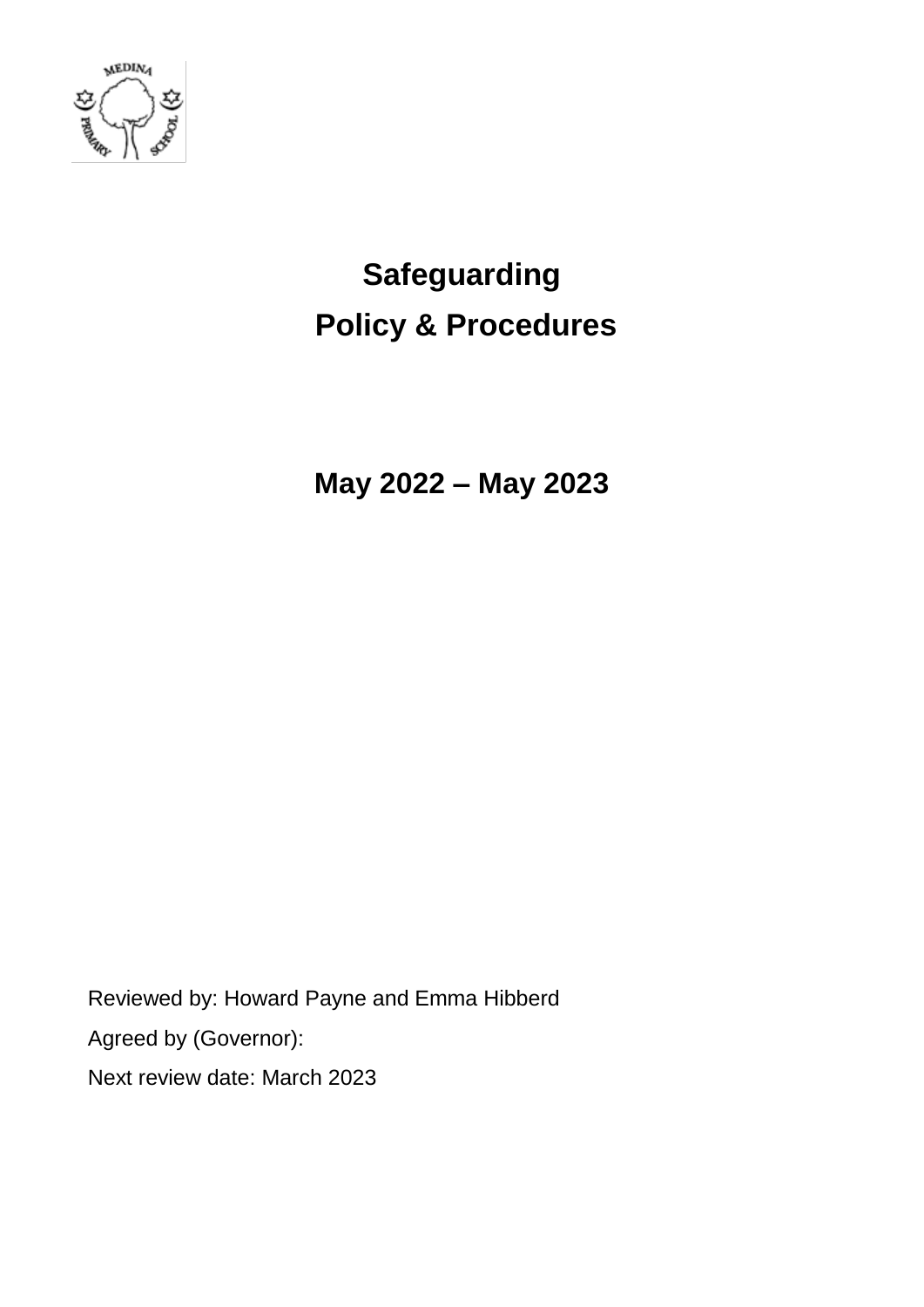## **Contents**

- **1 The legal framework within which this policy stands**
- **2 Equality Statement**
- **3 Definitions**
- **4 The Policy**
	- **4.1 Aims, principles and values**
	- **4.2 Leadership and management**
- **5 What is child abuse?**
- **6 Indicators of Abuse**
- **7 Specific Safeguarding issues (in alphabetical order)**
	- **Child abduction**
	- **Child Missing in Education (CME)**
	- **Children missing from Home/Care**
	- **Child Sexual Exploitation (CSE)**
	- **Children with family members in prison and parental criminality**
	- **Contextual Safeguarding**
	- **Criminal Exploitation of Children (including County Lines/Gangs)**
	- **Domestic Abuse**
	- **Fabricated Illness**
	- **Female Genital Mutilation (FGM)**
	- **Homelessness**
	- **Honor-based Violence**
	- **Looked After and Previously Looked after**
		- o **Privately Fostered**
	- **Mental Health**
		- o **Parental Mental Health**
	- **Online Safety**
		- o **Cyberbullying**
		- o **Sexting**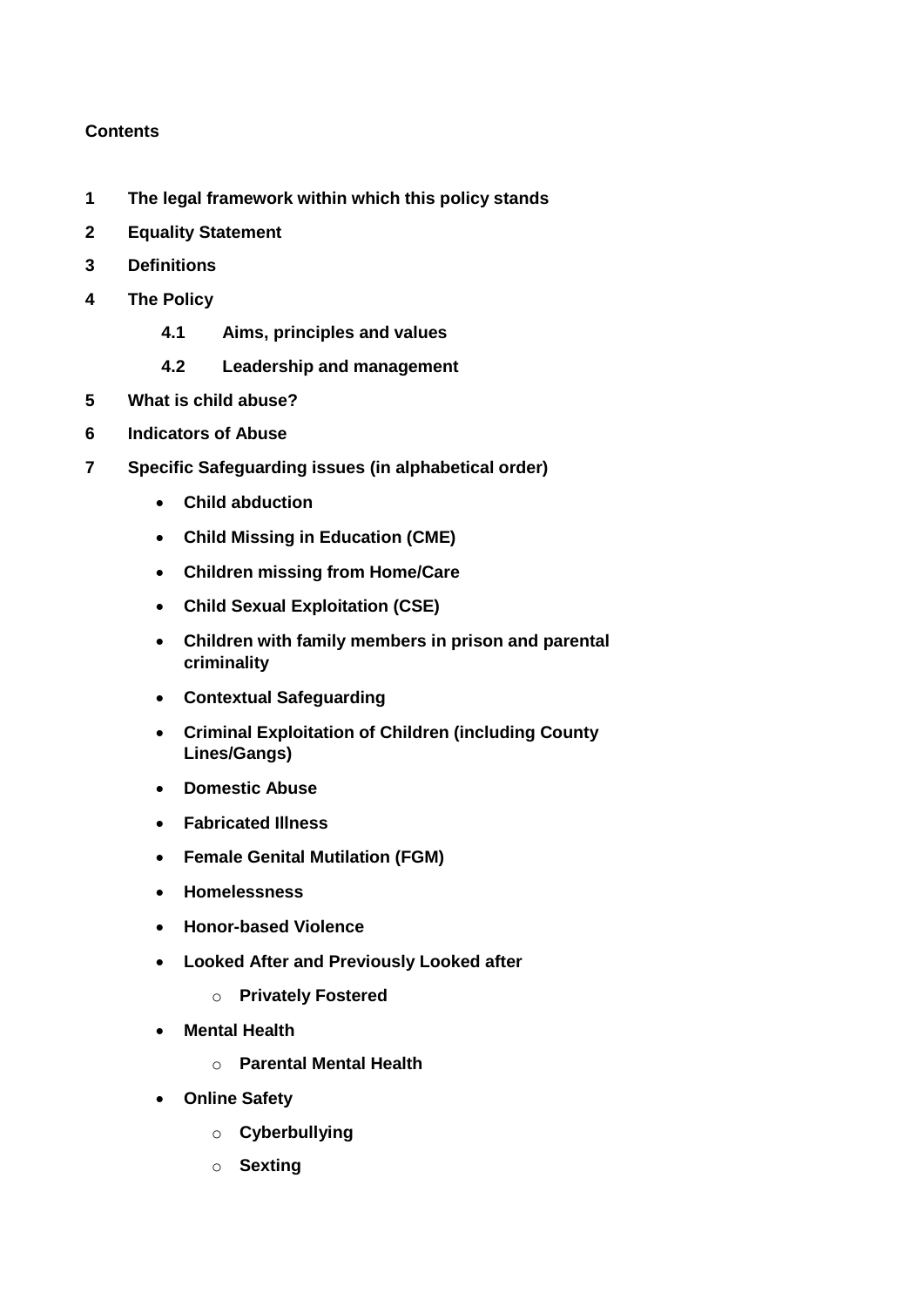- o **Online Sexual Abuse**
- o **Gaming online**
- o **Online reputation**
- o **Grooming**
- **Parental Substance misuse**
- **Peer-on-peer abuse**
- **Serious Violence (inc gang violence and hazing)**
- **Special Educational Needs and Difficulties (SEND)**
- **Suicide and Self-harm**
- **Up-skirting**
- **Young Carers**
- **8 Annex 1: Brooks Sexual Behaviours Traffic Light Tool**
- **9 Useful Websites**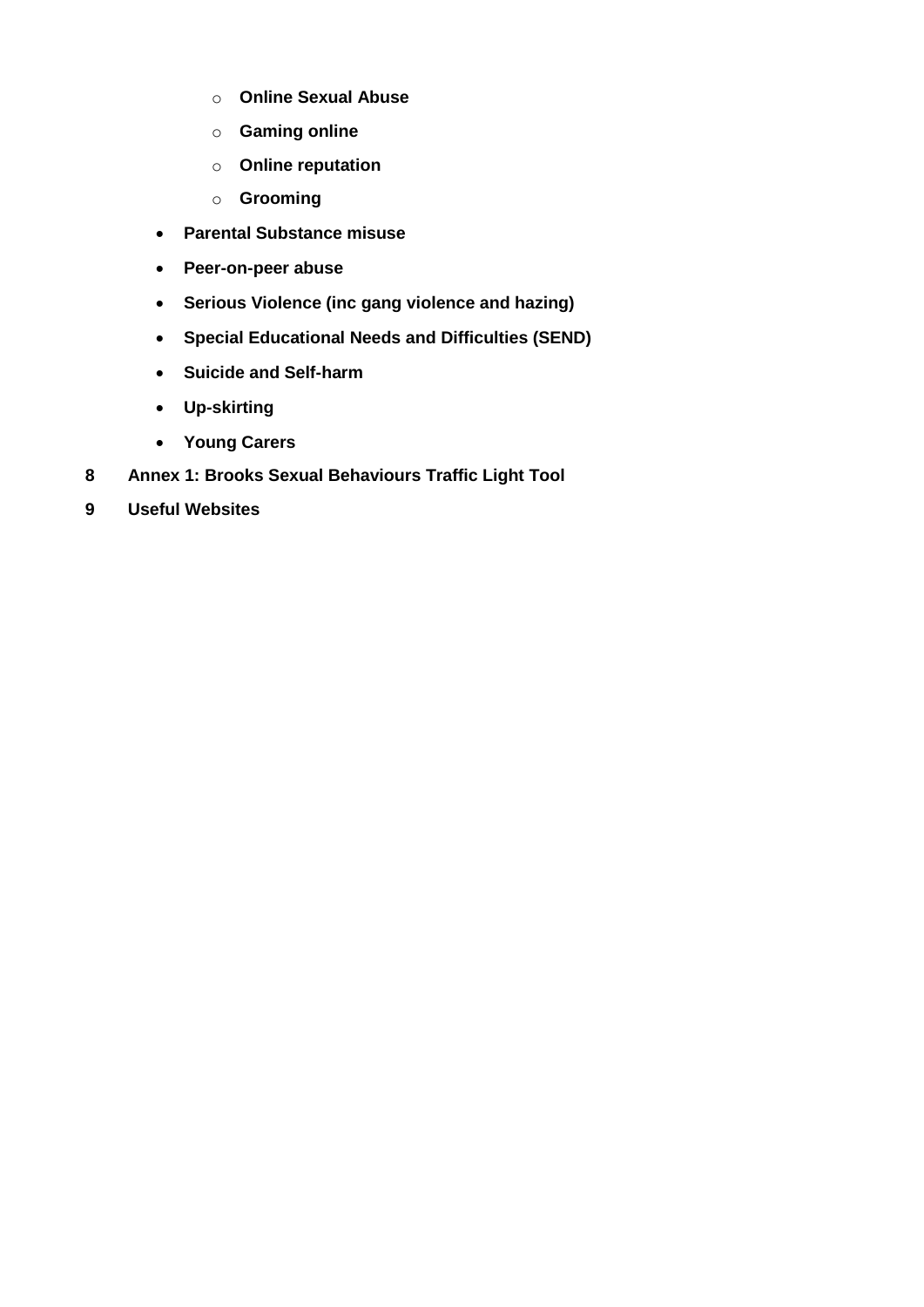## **This policy should be read in conjunction with:**

- Child Protection Policy
- Staff Code of Conduct
- Health and Safety Policy including off site visits and transporting children
- Inclusion/SEND policy
- Intimate Care Policy
- First Aid Policy
- Behaviour Policy

## **Safeguarding Statement**

Medina Primary recognises its moral and statutory responsibility to safeguard and promote the welfare of all children. We make every effort to provide a safe and welcoming environment underpinned by a culture of openness where both children and adults feel secure, able to talk and believe that they are being listened to. We maintain an attitude of "it could happen here" where safeguarding is concerned. The purpose of this policy is to provide staff, volunteers and governors with the framework they need in order to keep children safe and secure in our academies and to inform parents and guardians how we will safeguard their children whilst they are in our care. Specific guidance is available to staff within the procedure documents contained in this policy.

All staff, children, parents and visitors are required to act safely and to co-operate in meeting these obligations. Medina believes that child protection is the responsibility of all adults. The school will encourage employees to take an active role in ensuring that the highest standard of child protection is extended to all our children.

This policy will be reviewed annually by the Designated Safeguarding Lead and the associated Governor and shared with the Governors in Summer Term or Autumn Term at the latest.

**We will educate and encourage children to keep safe through the content of the curriculum (including Relationship Education statutory from 2020) and an ethos which helps children to feel safe and able to talk freely about their concerns, secure in the knowledge that they will be listened to and valued.** 

This Policy must be read alongside Child Protection Policy and Procedures.

## **1. The legal framework within which this policy stands**

This policy is based on the Department for Education's statutory guidance: [Keeping children safe](https://assets.publishing.service.gov.uk/government/uploads/system/uploads/attachment_data/file/1021914/KCSIE_2021_September_guidance.pdf)  [in education 2021 \(publishing.service.gov.uk\)](https://assets.publishing.service.gov.uk/government/uploads/system/uploads/attachment_data/file/1021914/KCSIE_2021_September_guidance.pdf) and [Working Together to Safeguard](https://www.gov.uk/government/publications/working-together-to-safeguard-children--2)  [Children\(](https://www.gov.uk/government/publications/working-together-to-safeguard-children--2)2015/2018), and the [Governance Handbook.](https://www.gov.uk/government/publications/governance-handbook) We comply with this guidance and the procedures set out by our local safeguarding children board.

This policy is also based on the following legislation:

- Section 175 of the [Education Act 2002,](http://www.legislation.gov.uk/ukpga/2002/32/section/175) which places a duty on schools and authorities to safeguard and promote the welfare of children
- [The School Staffing \(England\) Regulations 2009,](http://www.legislation.gov.uk/uksi/2009/2680/contents/made) which set out what must be recorded on the single central record and the requirement for at least one person on a school interview/appointment panel to be trained in safer recruitment techniques
- [The Children Act 1989](http://www.legislation.gov.uk/ukpga/1989/41) (and [2004 amendment\)](http://www.legislation.gov.uk/ukpga/2004/31/contents), which provides a framework for the care and protection of children
- The [Childcare \(Disqualification\) Regulations 2009](http://www.legislation.gov.uk/uksi/2009/1547/pdfs/uksi_20091547_en.pdf) (and [2018 amendment\)](http://www.legislation.gov.uk/uksi/2018/794/contents/made) and [Childcare](http://www.legislation.gov.uk/ukpga/2006/21/contents)  [Act 2006,](http://www.legislation.gov.uk/ukpga/2006/21/contents) which set out who is disqualified from working with children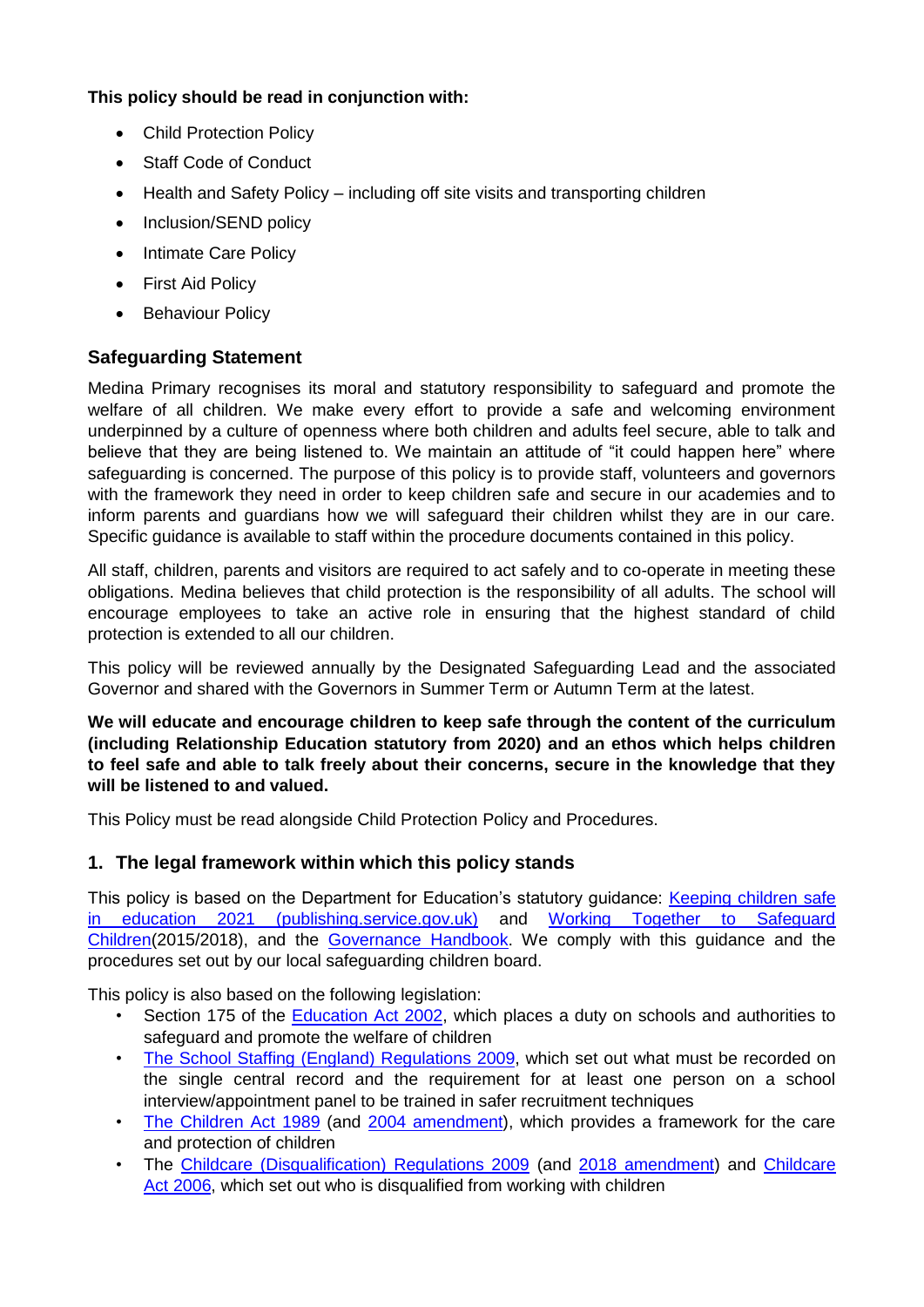This policy also meets requirements relating to safeguarding and welfare in the statutory [framework for the Early Years Foundation Stage.](https://www.gov.uk/government/publications/early-years-foundation-stage-framework--2)

This policy is in line with locally agreed inter-agency procedures that have been put in place by the Portsmouth Safeguarding Children Board (PSCB). The PSCB is governed by and adheres to different policies and procedures, developed in accordance with the 'Working Together to Safeguard Children' National Guidance.

The 4LSCB Policies and procedures provide standards for agencies and a framework to promote children's welfare and protect them from abuse and neglect. See <http://4lscb.proceduresonline.com/>

Local Safeguarding Children Board protocols and guidance can be found using this link:

**Portsmouth** Safeguarding Children Board [protocols and guidance](http://www.portsmouthscb.org.uk/professionals/resources-for-frontline-professional/)

## **2. Equality statement**

Some children have an increased risk of abuse, and additional barriers can exist for some children with respect to recognising or disclosing it. We are committed to anti-discriminatory practice and recognise children's diverse circumstances. We ensure that all children have the same protection, regardless of any barriers they may face.

We give special consideration to children who:

- Have special educational needs or disabilities
- Are young carers
- May experience discrimination due to their race, ethnicity, religion, gender identification or sexuality
- Have English as an additional language
- Are known to be living in difficult situations for example, temporary accommodation or where there are issues such as substance abuse or domestic violence
- Are at risk of FGM, sexual exploitation, forced marriage, or radicalisation
- Are asylum seekers
- Are privately fostered

#### **3. Definitions**

**Safeguarding** refers to how we protect the children in our schools from harm.

**Child Protection** is an aspect of safeguarding, but is focused on how we respond to children who have been significantly harmed or are at risk of significant harm.

The term **Staff** applies to all those working for or on behalf of the Primary, full time or part time, in either a paid or voluntary capacity. This also includes parents and governors.

**Child** refers to all young people who have not yet reached their 18 birthday. On the whole, this will apply to children in our school; however, the policy will extend to visiting children and students from other establishments

**Parent** refers to birth parents and other adults in a parenting role for example adoptive parents, step parents, guardians and foster carers.

**Abuse** could mean neglect, physical, emotional or sexual abuse or any combination of these. Parents, carers and other people can harm children either by direct acts and / or failure to provide proper care.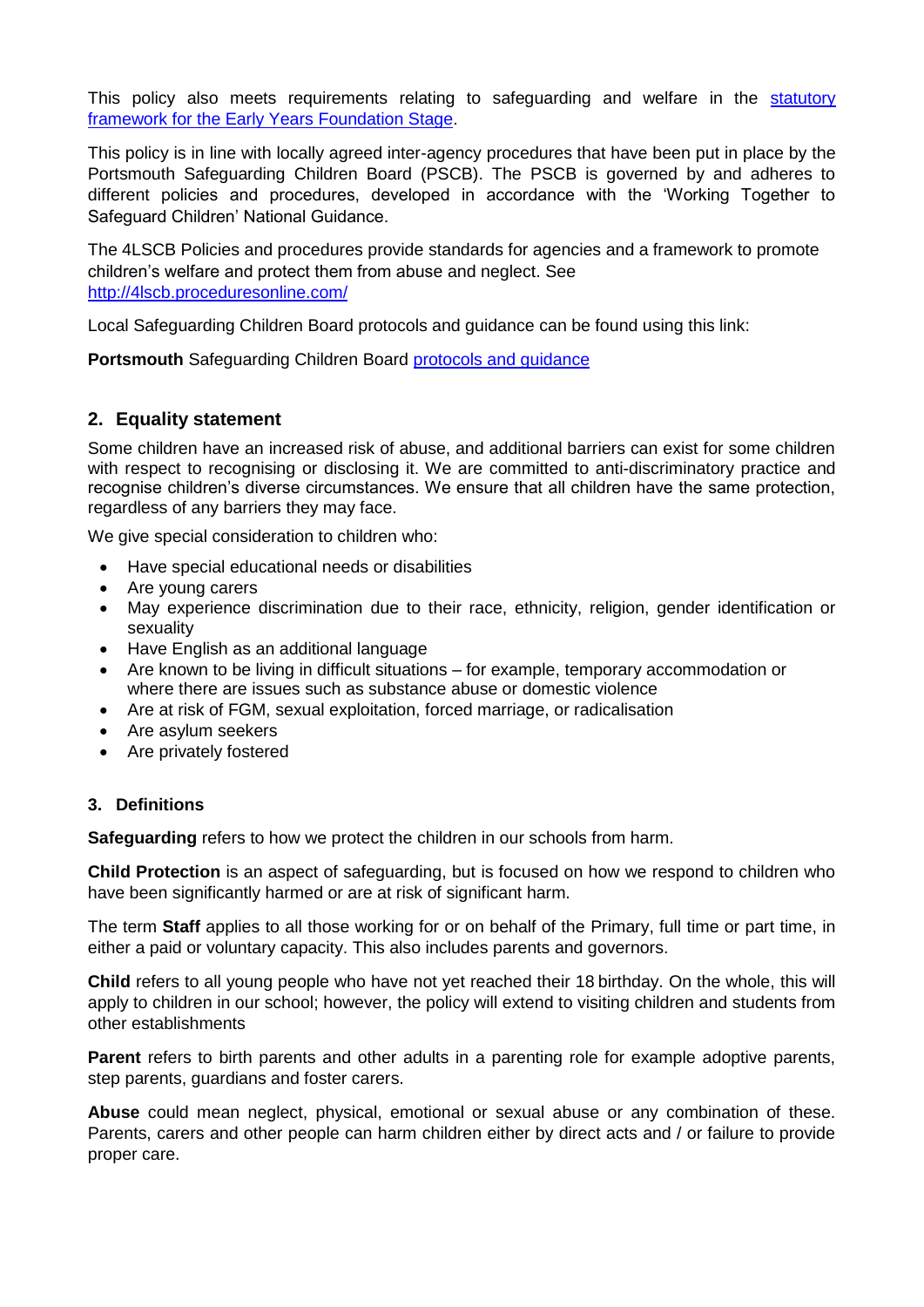## **4. The Policy**

## **4.1 Aims, principles and values**

- To provide staff with the framework to promote and safeguard the wellbeing of children and in so doing ensure they meet their statutory responsibilities.
- To demonstrate our commitment to protecting children.

## **Principles and Values**

- Children have a right to feel secure and cannot learn effectively unless they do so.
- All children regardless of age, gender including transgender, race, disability, sexuality, religion and non-religion, culture or language have a right to be protected from harm.
- All staff have a key role in prevention of harm and an equal responsibility to act on any suspicion or disclosure that may indicate a child is at risk of harm, either in the school or in the community.
- We acknowledge that working in partnership with other agencies protects children and reduces risk and so we will engage in partnership working throughout the child protection process to safeguard children.
- Whilst the school will work openly with parents as far as possible, we have the responsibility and the right to contact children's social care or the police, without notifying parents if this is believed to be in the child's best interests.

## **4.2 Leadership and management**

We recognise that staff anxiety around child protection can undermine good practice and so have established clear lines of accountability, training and advice to support the process and individual staff within that process.

In this school, any individual can contact the Designated Safeguarding Lead (DSL) if they have concerns about a young person. There is a nominated safeguarding governor, who will take leadership responsibility for safeguarding. The Chair of Governors will receive reports of allegations against the headteacher.

| Role                                                     | Name                          | Contact                                                                                  |
|----------------------------------------------------------|-------------------------------|------------------------------------------------------------------------------------------|
| <b>Designated</b><br><b>Safeguarding Lead:</b>           | <b>Howard Payne</b>           | 02392 375475<br>hpayne@medina.portsmouth.sch.uk                                          |
| <b>Deputy Designated</b><br><b>Safeguarding Lead(s):</b> | Ros Hammerton<br>Emma Hibberd | 02392 375475<br>rhammerton@medina.portsmouth.sch.uk<br>ehibberd@medina.portsmouth.sch.uk |
| <b>Safeguarding Governor</b>                             | Jacqueline Coonie             | jcoonie@me.com                                                                           |
| <b>Chair of Governors</b>                                | Jacqueline Coonie             | jcoonie@me.com                                                                           |

In this Primary roles are allocated as follows:

Detailed descriptions of the roles and responsibilities of leadership are set out in the Child Protection Policy.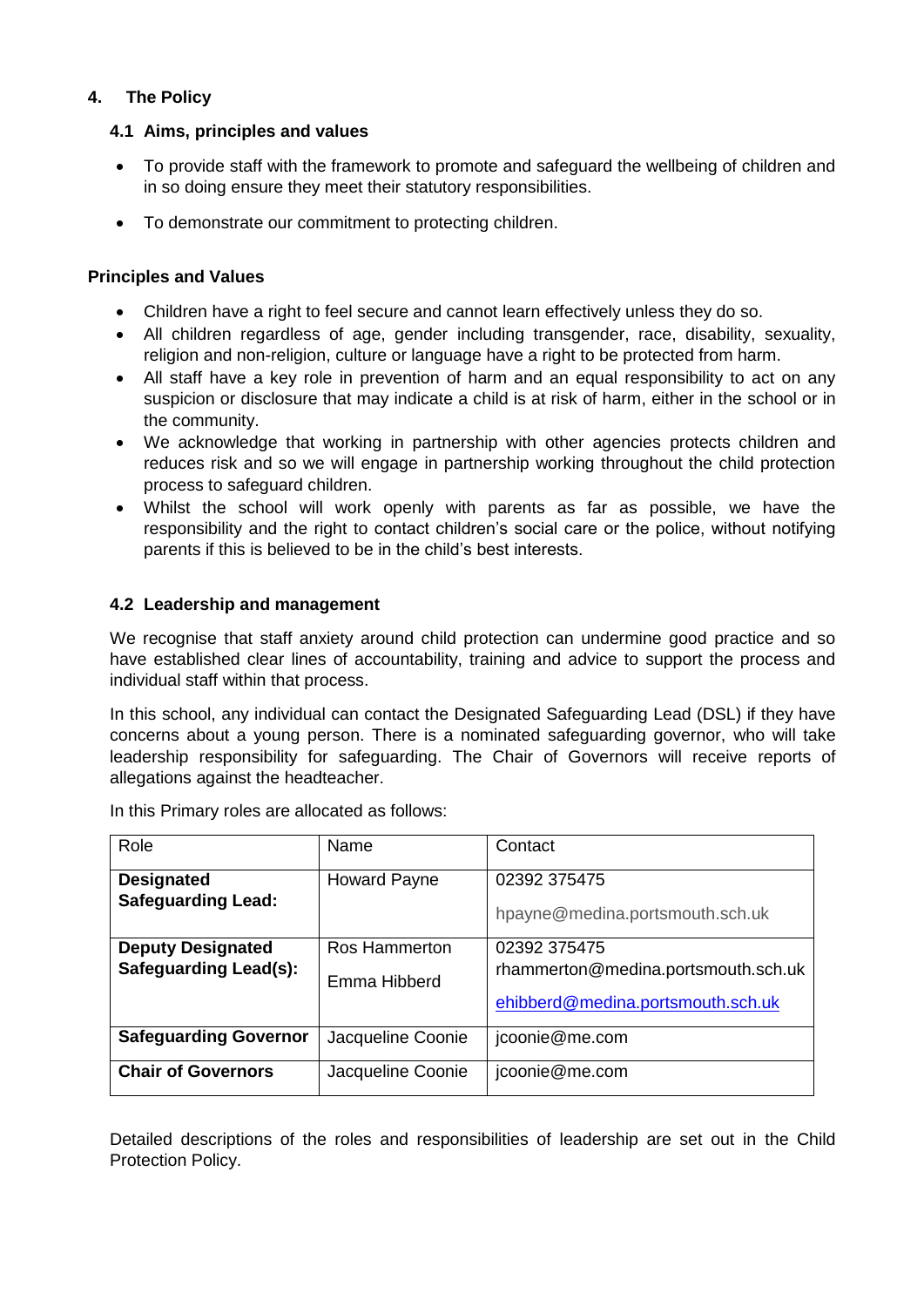Important contacts:

#### **Contact for Portsmouth MASH:**

During Office Hours (Monday to Friday): 0845 671 0271**/**02392 688793

Out of Office Hours: 0300 555 1373

MASH guidance, Inter Agency Contact Form and the PSCB Threshold Document can be found at the following webpage:

<https://www.portsmouthscb.org.uk/worried-about-a-child-suffering-from-harm/>

Portsmouth LADO: 02392 882500

#### **Annual review**

This policy is to be reviewed at least annually in line with DfE, Portsmouth Safeguarding Children Board and other relevant statutory guidance.

| <b>Last Review</b> | <b>March 2022</b>   |
|--------------------|---------------------|
| <b>Reviewed by</b> | <b>Howard Payne</b> |
|                    | <b>Emma Hibberd</b> |
| <b>Review Date</b> | <b>March 2023</b>   |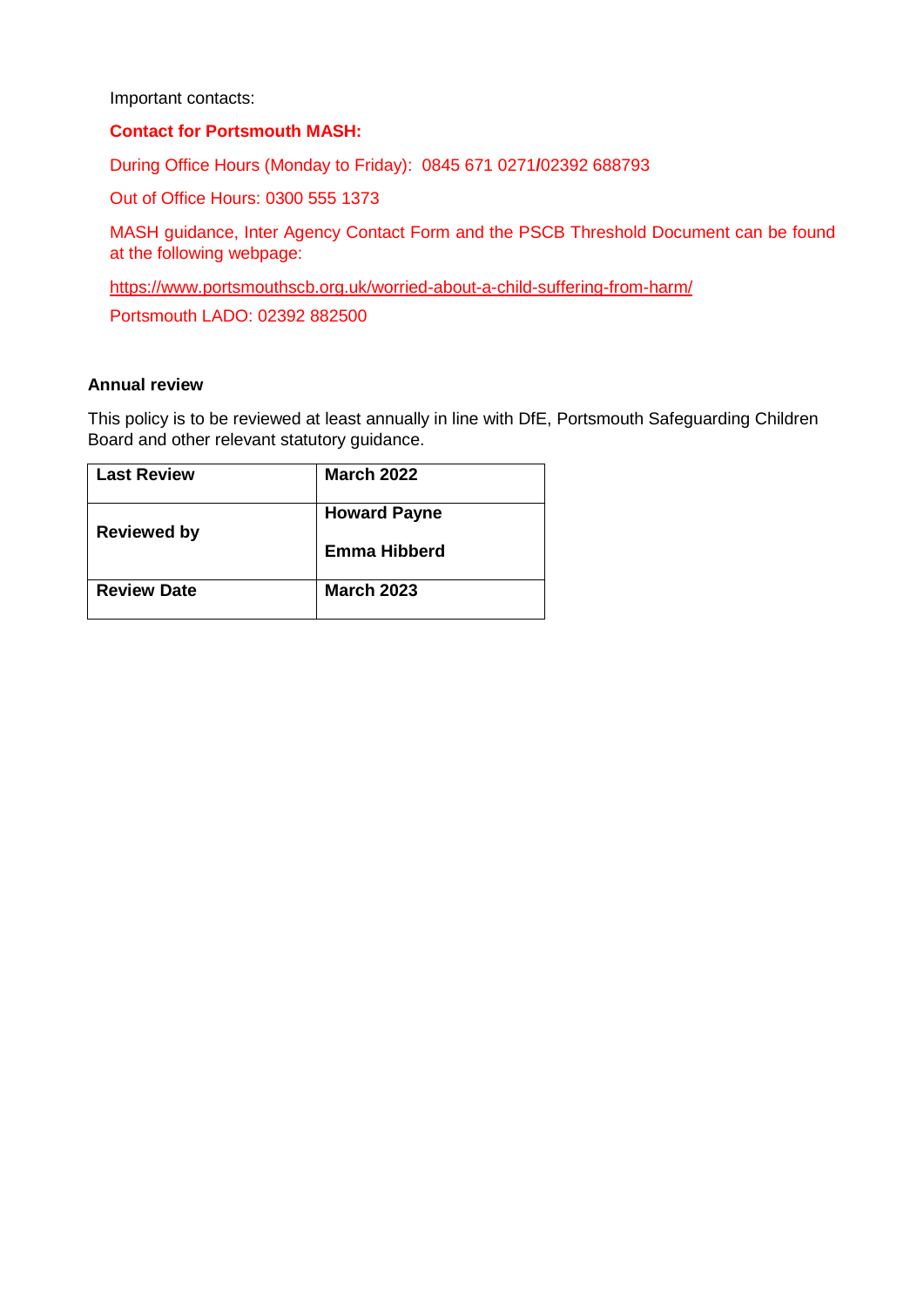# **5.****What is child abuse?**

The following definitions are taken from *Working Together to Safeguard Children*. In addition to these definitions, it should be understood that children can also be abused by being sexually exploited, honour based violence, forced marriage or female genital mutilation.

Children who are particularly vulnerable are:

- Disabled/SEN including children with medical conditions and mental health concerns
- Young carers
- Signs of being drawn into criminal behaviour (gangs/organised crime)
- Frequently going missing from home
- Misusing drugs/alcohol
- At risk of modern slavery/trafficking/exploitation
- Family circumstance adult mental health, DV, substance abuse
- Parental criminality and exposure to criminal behaviours
- Has returned from care
- Early signs of neglect/abuse
- At risk of radicalisation or exploitation
- Privately fostered (defined as when a child under the age of 16 (under 18 if disabled) is cared for by someone who is not their parent or a 'close relative'. This is a **private**  arrangement made between a parent and a carer, for 28 days or more. School have a duty to inform the local authority as soon as such arrangement has been made.

#### **What is abuse and neglect?**

Abuse and neglect are forms of maltreatment of a child. Somebody may abuse or neglect a child by inflicting harm, or by failing to act to prevent harm. Children may be abused in a family or in an institutional or community setting, by those known to them or, more rarely, by a stranger. They may be abused by an adult(s) or another child(ren).

#### **Physical abuse**

Physical abuse may involve hitting, shaking, throwing, poisoning, burning or scalding, drowning, suffocating, or otherwise causing physical harm to a child. Physical harm may also be caused when a parent or carer fabricates the symptoms of, or deliberately induces, illness in a child.

#### **Emotional abuse**

Emotional abuse is defined as: the persistent emotional maltreatment of a child such as to cause severe and persistent adverse effects on the child's emotional development. It may involve conveying to a child that they are worthless or unloved, inadequate, or valued only insofar as they meet the needs of another person. It may include not giving the child opportunities to express their views, deliberately silencing them or 'making fun' of what they say or how they communicate. It may feature age or developmentally inappropriate expectations being imposed on children. These may include interactions that are beyond a child's developmental capability, as well as overprotection and limitation of exploration and learning, or preventing the child participating in normal social interaction. It may involve seeing or hearing the ill-treatment of another. It may involve serious bullying (including cyber bullying), causing children frequently to feel frightened or in danger, or the exploitation or corruption of children. Some level of emotional abuse is involved in all types of maltreatment of a child, although it may occur alone.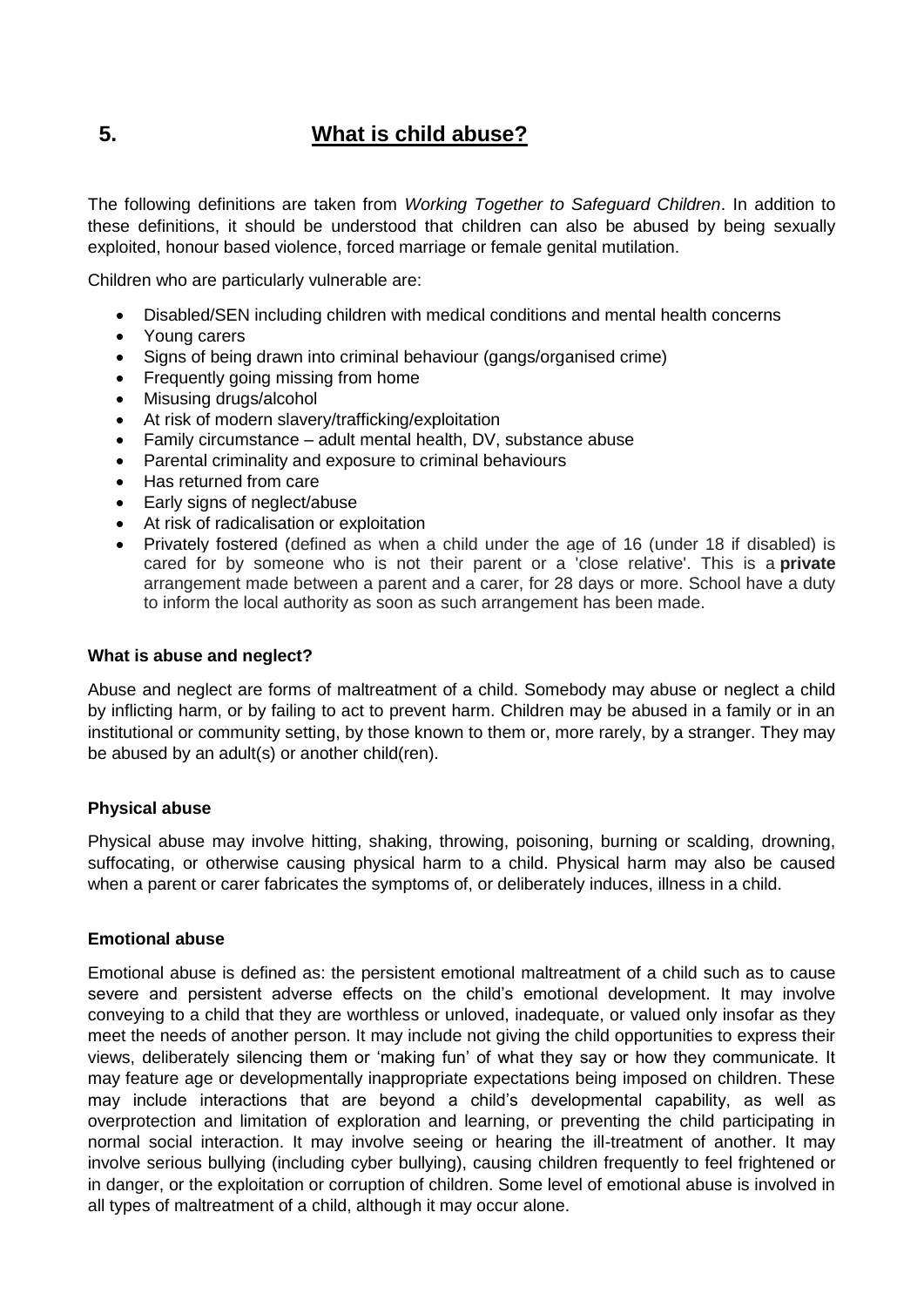#### **Sexual abuse**

Involves forcing or enticing a child or young person to take part in sexual activities, not necessarily involving a high level of violence, whether or not the child is aware of what is happening. The activities may involve physical contact, including assault by penetration (for example, rape or oral sex) or non-penetrative acts such as masturbation, kissing, rubbing and touching outside of clothing. They may also include non-contact activities, such as involving children in looking at, or in the production of, sexual images, watching sexual activities, encouraging children to behave in sexually inappropriate ways, or grooming a child in preparation for abuse (including via the internet). Sexual abuse is not solely perpetrated by adult males. Women can also commit acts of sexual abuse, as can other children.

#### **Sexual Violence and Sexual Harassment between Children**

Sexual violence and sexual harassment (SVSH) can occur between two children of any age and sex from primary to secondary stage and into colleges. It can also occur through a group of children sexually assaulting or sexually harassing a single child or group of children. Within our school all staff receive training about sexual violence and sexual harassment and what to do if they have a concern or receive a report. Whilst any report of sexual violence or sexual harassment should be taken seriously, staff are aware it is more likely that girls will be the victims of sexual violence and sexual harassment and more likely it will be perpetrated by boys. This pattern of prevalence will not, however, be an obstacle to ALL concerns being treated seriously. This school has a zero-tolerance approach to sexual violence and harassment. We are clear that sexual violence and sexual harassment is not acceptable, will never be tolerated and is not an inevitable part of growing up. It cannot be described as 'banter', 'having a laugh' or 'boys being boys'. We will also take seriously any sharing of sexual images (photos, pictures or drawings) and videos; sexual jokes, comments or taunting either in person or on social media; or on-line sexual harassment.

The intervention of child protection agencies in situations involving sexual activity between children can require difficult professional judgments. Some situations are statutorily clear – for example, a child under the age of 13 cannot consent to sexual activity. But it will not necessarily be appropriate to initiate safeguarding procedures where sexual activity involving children and young people below the age of legal consent (16 years) comes to notice. It is important to distinguish between consensual sexual activity between children of a similar age (where at least one is below the age of consent), and sexual activity involving a power imbalance, or some form of coercion or exploitation. It may also be difficult to be sure that what has or has been alleged to have taken place definitely does have a sexual component.

As usual, important decisions should be made on a case by case basis, on the basis of an assessment of the children's best interests. Referral under safeguarding arrangements may be necessary, guided by an assessment of the extent to which a child is suffering, or is likely to suffer, significant harm.

Key specific considerations will include:

- The age, maturity and understanding of the children;
- Any disability or special needs of the children;
- Their social and family circumstance;
- Any evidence in the behaviour or presentation of the children that might suggest they have been harmed;
- Any evidence of pressure to engage in sexual activity;
- Any indication of sexual exploitation;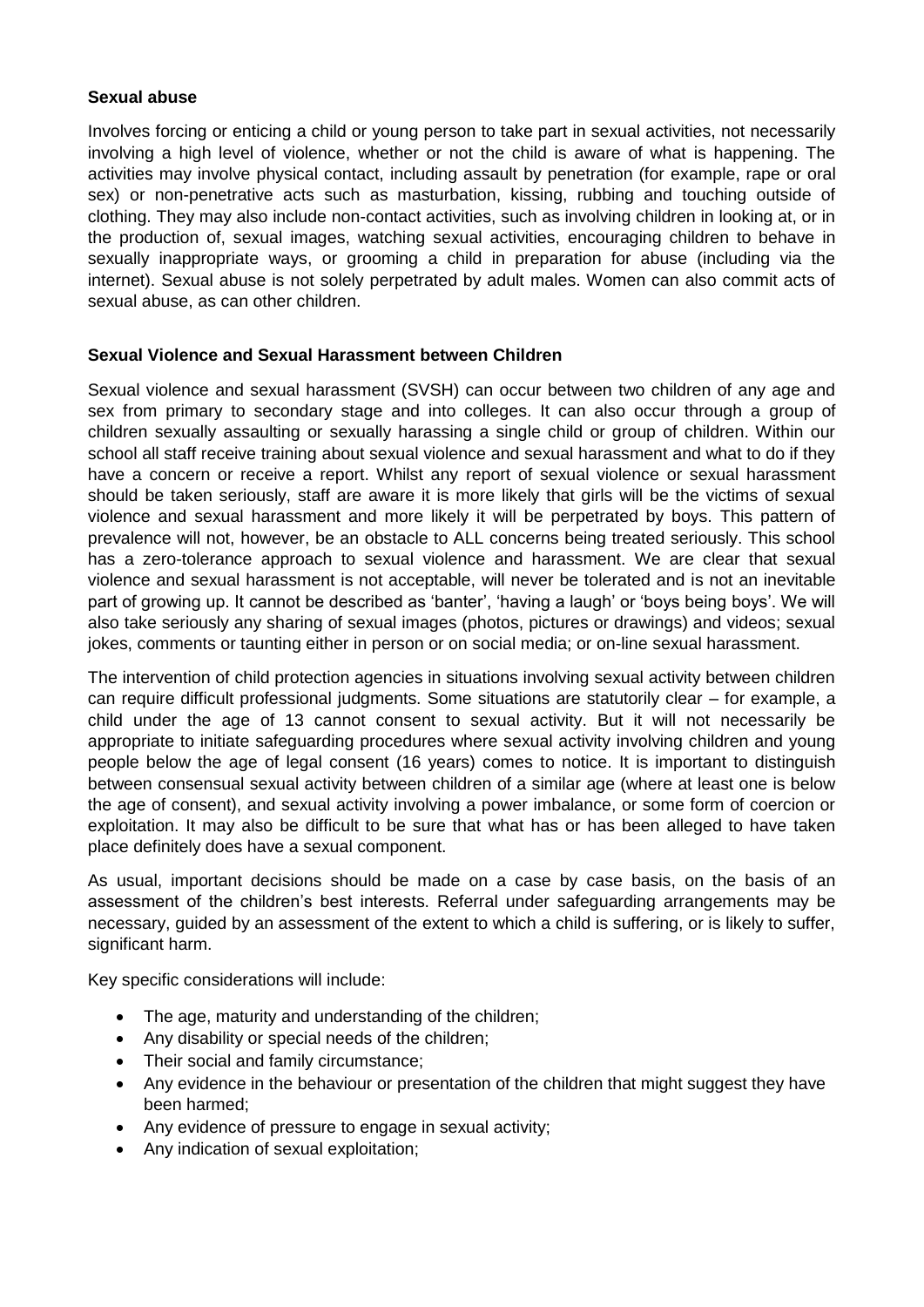There are also contextual factors. Gender, sexuality, race and levels of sexual knowledge can all be used to exert power. A perpetrator of sexual abuse may sometimes be a woman or girl and the victim a boy. The Brook traffic light tool (Annex 1) can be useful in making these considerations.

A risk assessment should be completed and kept electronically. This should consider:

- The victim, especially their protection and support
- The alleged perpetrator: and
- All the other children (and, if appropriate, adult students and staff) at the school, especially any actions that are appropriate to protect them.

## **Neglect**

Neglect is the persistent failure to meet a child's basic physical and/or psychological needs, likely to result in the serious impairment of the child's health or development. Neglect may occur during pregnancy as a result of maternal substance abuse. Once a child is born, neglect may involve a parent or carer failing to:

- provide adequate food, clothing and shelter (including exclusion from home or abandonment)
- protect a child from physical and emotional harm or danger
- ensure adequate supervision (including the use of inadequate care-givers)
- ensure access to appropriate medical care or treatment

It may also include neglect of, or unresponsiveness to, a child's basic emotional needs.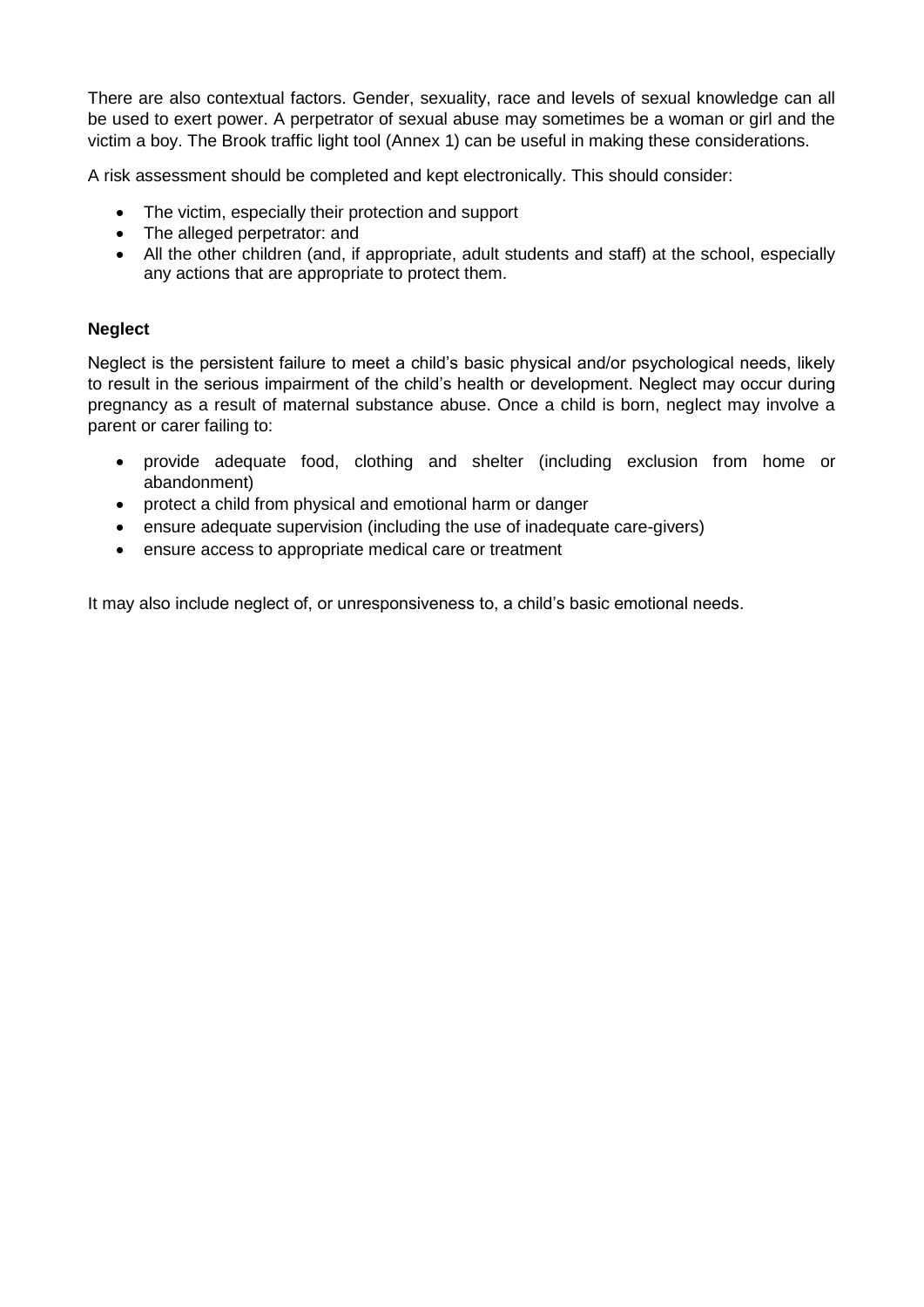## **6. Indicators of abuse**

## **Neglect**

## **The nature of neglect**

Neglect is a lack of parental care but poverty and lack of information or adequate services can be contributory factors.

Far more children are registered to the category of neglect on child protection plans than to the other categories. As with abuse, the number of children experiencing neglect is likely to be much higher than the numbers on the plans.

## **Neglect can include parents or carers failing to:**

- provide adequate food, clothing and shelter
- protect a child from physical and emotional harm or danger
- ensure adequate supervision or stimulation
- ensure access to appropriate medical care or treatment.

## **NSPCC has highlighted the following examples of the neglect of children under 12:**

- frequently going hungry
- frequently having to go to school in dirty clothes
- regularly having to look after themselves because of parents being away or having problems such as drug or alcohol misuse
- being abandoned or deserted
- living at home in dangerous physical conditions
- not being taken to the doctor when ill
- not receiving dental care.

Neglect is a difficult form of abuse to recognise and is often seen as less serious than other categories. It is, however, very damaging: children who are neglected often develop more slowly than others and may find it hard to make friends and fit in with their peer group.

Neglect is often noticed at a stage when it does not pose a risk to the child. The duty to safeguard and promote the welfare of children (*What to do if your worried a child is being abused* 2015) would suggest that an appropriate intervention or conversation at this early stage can address the issue and prevent a child continuing to suffer until it reaches a point when they are at risk of harm or in significant need.

Neglect is often linked to other forms of abuse, so any concerns school staff have should at least be discussed with the designated safeguarding lead.

#### **Indicators of neglect**

**The following is a summary of some of the indicators that may suggest a child is being abused or is at risk of harm. It is important to recognise that indicators alone cannot confirm whether a child is being abused. Each child should be seen in the context of their family and wider community and a proper assessment carried out by appropriate persons. What is important to keep in mind is that if you feel unsure or concerned, do something about it. Don't keep it to yourself.**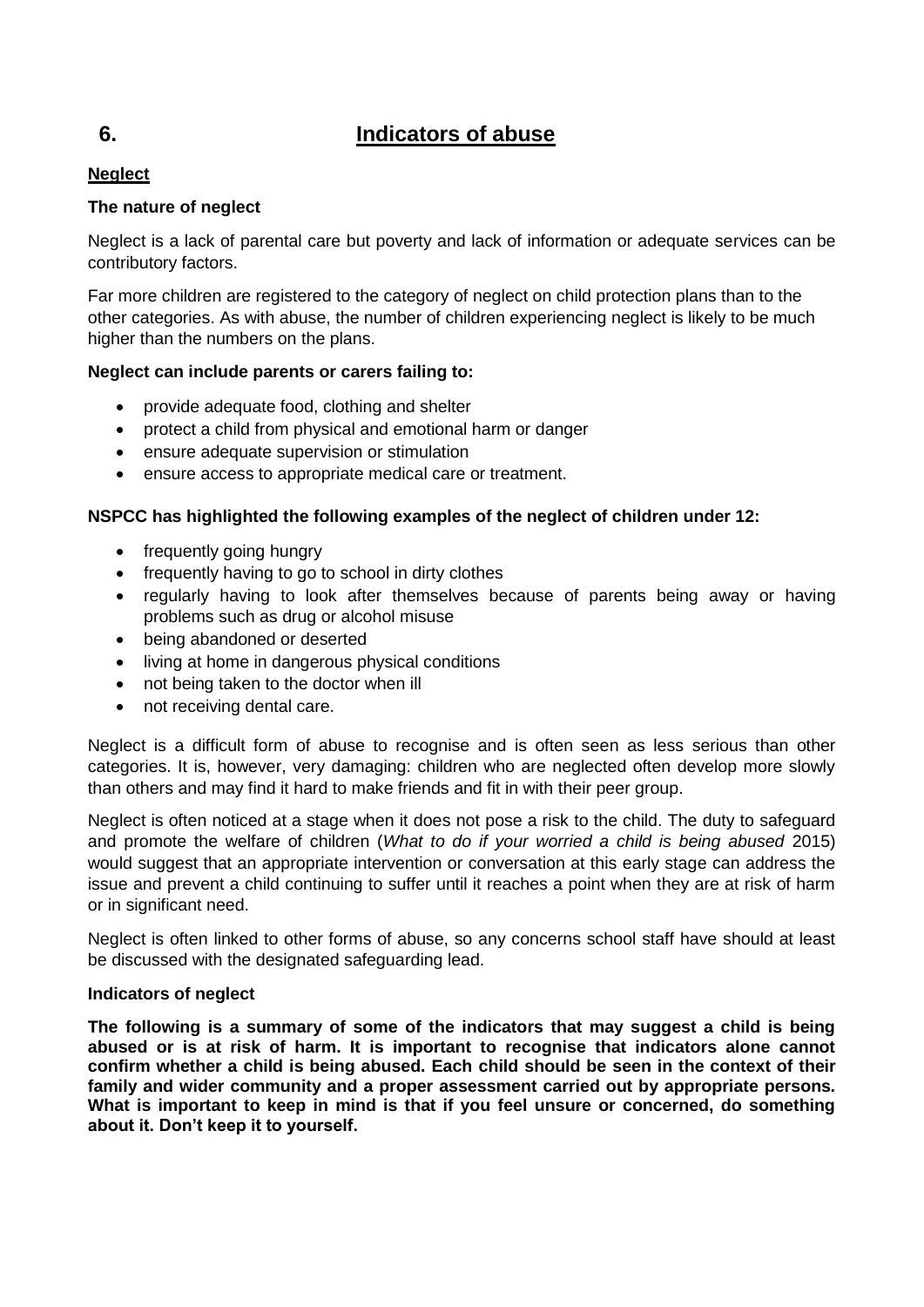#### **Physical indicators of neglect**

- Constant hunger and stealing food
- Poor personal hygiene unkempt, dirty or smelly
- Underweight
- Dress unsuitable for weather
- Poor state of clothing
- Illness or injury untreated

## **Behavioural indicators of neglect**

- Constant tiredness
- Frequent absence from school or lateness
- Missing medical appointments
- Isolated among peers
- Frequently unsupervised
- Stealing or scavenging, especially food
- Destructive tendencies

#### **Emotional abuse**

#### **The nature of emotional abuse**

Most harm is produced in *low warmth, high criticism* homes, not from single incidents. Emotional abuse is difficult to define, identify/recognise and/or prove. Emotional abuse is chronic and cumulative and has a long-term impact. All kinds of abuse and neglect have emotional effects although emotional abuse can occur by itself. Children can be harmed by witnessing someone harming another person – as in domestic violence.

It is sometimes possible to spot emotionally abusive behavior from parents and carers to their children, by the way that the adults are speaking to, or behaving towards children. An appropriate challenge or intervention could affect positive change and prevent more intensive work being carried out later on.

#### **Indicators of emotional abuse**

#### **Developmental issues**

- Delays in physical, mental and emotional development
- Poor school performance
- Speech disorders, particularly sudden disorders or changes.

#### **Behaviour**

- Acceptance of punishment which appears excessive
- Over-reaction to mistakes
- Continual self-deprecation (I'm stupid, ugly, worthless etc)
- Neurotic behaviour (such as rocking, hair-twisting, thumb-sucking)
- Self-mutilation
- Suicide attempts
- Drug/solvent abuse
- Running away
- Compulsive stealing, scavenging
- Acting out
- Poor trust in significant adults
- **•** Regressive behaviour  $-$  e.g., wetting
- Eating disorders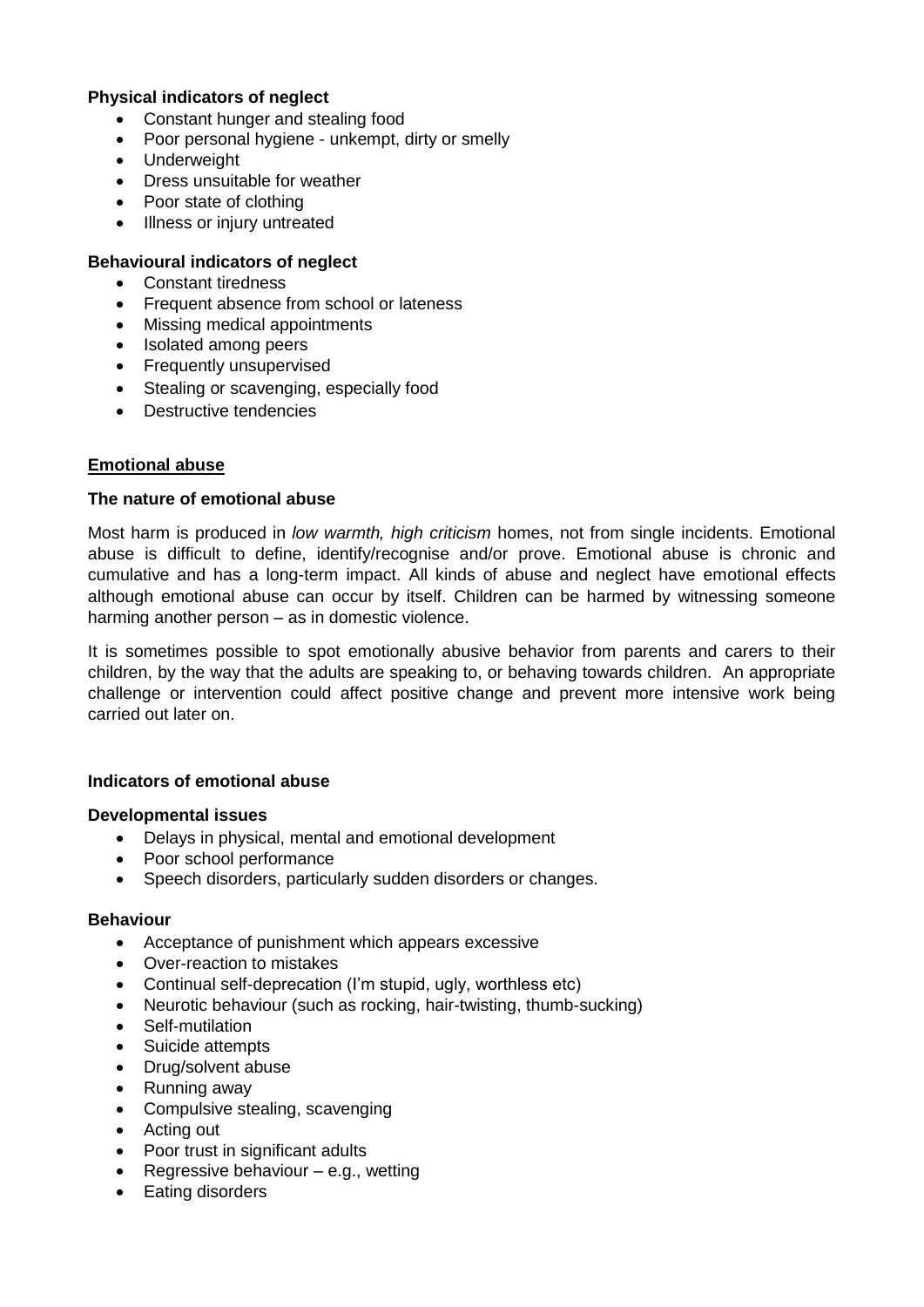- Destructive tendencies
- Neurotic behaviour
- Arriving early at school, leaving late

#### **Social issues**

- Withdrawal from physical contact
- Withdrawal from social interaction
- Over-compliant behaviour
- Insecure, clinging behaviour
- Poor social relationships

#### **Emotional responses**

- Extreme fear of new situations
- Inappropriate emotional responses to painful situations ("I deserve this")
- Fear of parents being contacted
- Self-disgust
- Low self-esteem
- Unusually fearful with adults
- Lack of concentration, restlessness, aimlessness
- Extremes of passivity or aggression

#### **Physical abuse**

#### **The nature of physical abuse**

Most children collect cuts and bruises quite routinely as part of the rough and tumble of daily life. Clearly, it is not necessary to be concerned about most of these minor injuries. But accidental injuries normally occur on the *bony prominences* – e.g., shins. Injuries on the *soft* areas of the body are more likely to be inflicted intentionally and should therefore make us more alert to other concerning factors that may be present.

A body map (Annex 4*)* can assist in the clear recording and reporting of physical abuse. The body map should only be used to record observed injuries and no child should be asked to remove clothing by a member of staff of the school.

#### **Indicators of physical abuse / factors that should increase concern**

- Multiple bruising or bruises and scratches (especially on the head and face)
- Clusters of bruises  $-$  e.g., fingertip bruising (caused by being grasped)
- Bruises around the neck and behind the ears the most common abusive injuries are to the head
- Bruises on the back, chest, buttocks, or on the inside of the thighs
- Marks indicating injury by an instrument  $-$  e.g., linear bruising (stick), parallel bruising (belt), marks of a buckle
- Bite marks
- Deliberate burning may also be indicated by the pattern of an instrument or object e.g., electric fire, cooker, cigarette
- Scalds with upward splash marks or *tide marks*
- Untreated injuries
- Recurrent injuries or burns
- Bald patches.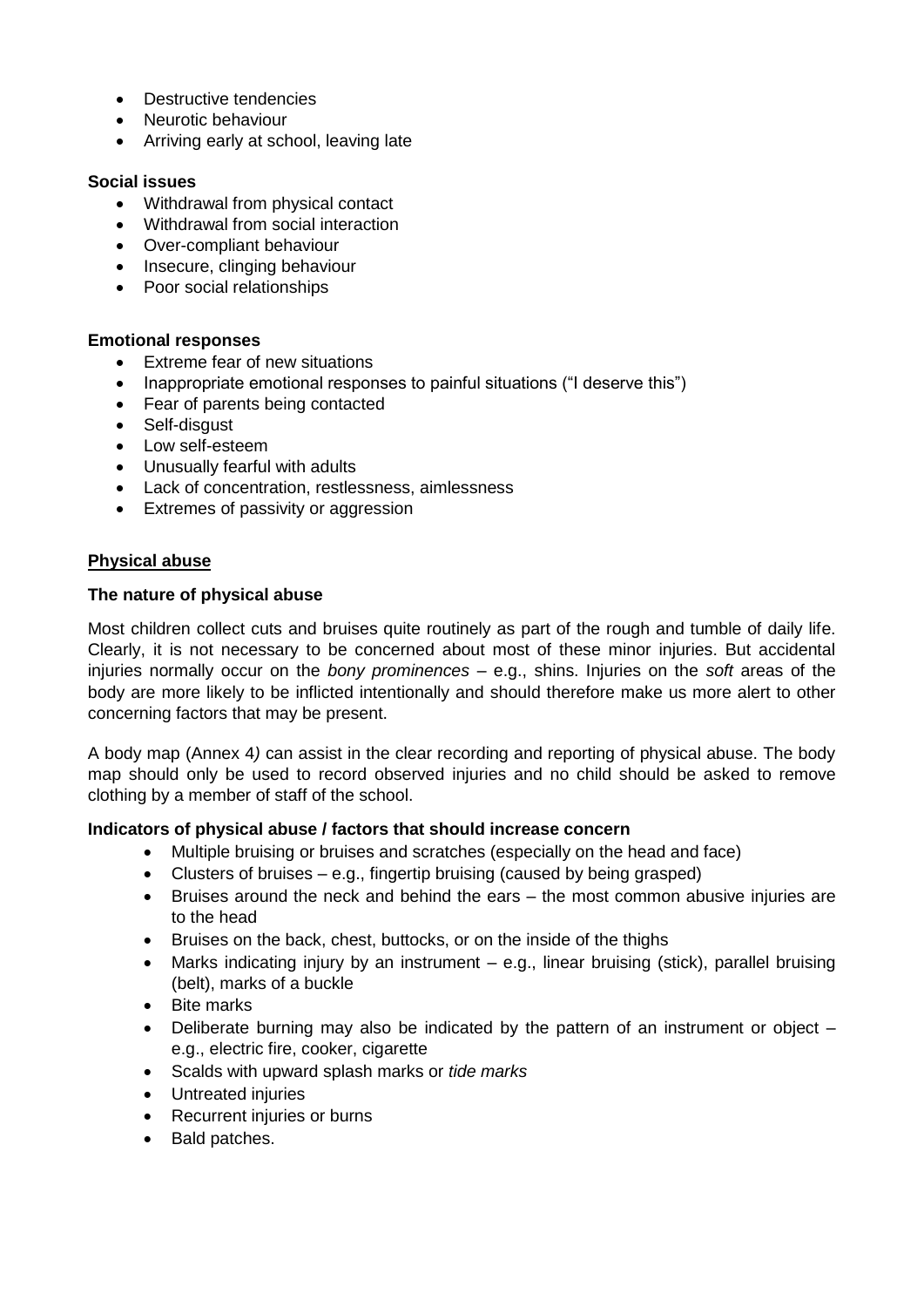**In the social context of the school, it is normal to ask about a noticeable injury. The response to such an enquiry is generally light-hearted and detailed. So, most of all, concern should be increased when:** 

- the explanation given does not match the injury
- uses words or phrases that do not match the vocabulary of the child (adults words)
- no explanation is forthcoming or is variable
- the child (or the parent/carer) is secretive or evasive
- the injury is accompanied by allegations of abuse or assault

#### **You should be concerned if the child or young person:**

- is reluctant to have parents/carers contacted
- runs away or shows fear of going home
- is aggressive towards themselves or others
- flinches when approached or touched
- is reluctant to undress to change clothing for sport
- wears long sleeves during hot weather
- is unnaturally compliant in the presence of parents/carers.
- has a fear of medical help or attention
- admits to a punishment that appears excessive.

#### **SEXUAL ABUSE**

#### **The nature of sexual abuse**

Sexual abuse is often perpetrated by people who are known and trusted by the child  $-$  e.g., relatives, family friends, neighbours, babysitters, people working with the child in school, faith settings, clubs or activities. Children can also be subject to child sexual exploitation.

Sexual exploitation is seen as a separate category of sexual abuse

#### **Characteristics of child sexual abuse:**

- it is often planned and systematic people do not sexually abuse children by accident, though sexual abuse can be opportunistic
- grooming the child people who abuse children take care to choose a vulnerable child and often spend time making them dependent
- grooming the child's environment abusers try to ensure that potential adult protectors (parents and other carers especially) are not suspicious of their motives.

Most people who sexually abuse children are men, but some women sexually abuse too.

#### **Indicators of sexual abuse**

#### **Physical observations**

- Damage to genitalia, anus or mouth
- Sexually transmitted diseases
- Unexpected pregnancy, especially in very young girls
- Soreness in genital area, anus or mouth and other medical problems such as chronic itching
- Unexplained recurrent urinary tract infections and discharges or abdominal pain

#### **Behavioural observations**

- Sexual knowledge inappropriate for age
- Sexualised behaviour or affection inappropriate for age
- Sexually provocative behaviour/promiscuity
- Hinting at sexual activity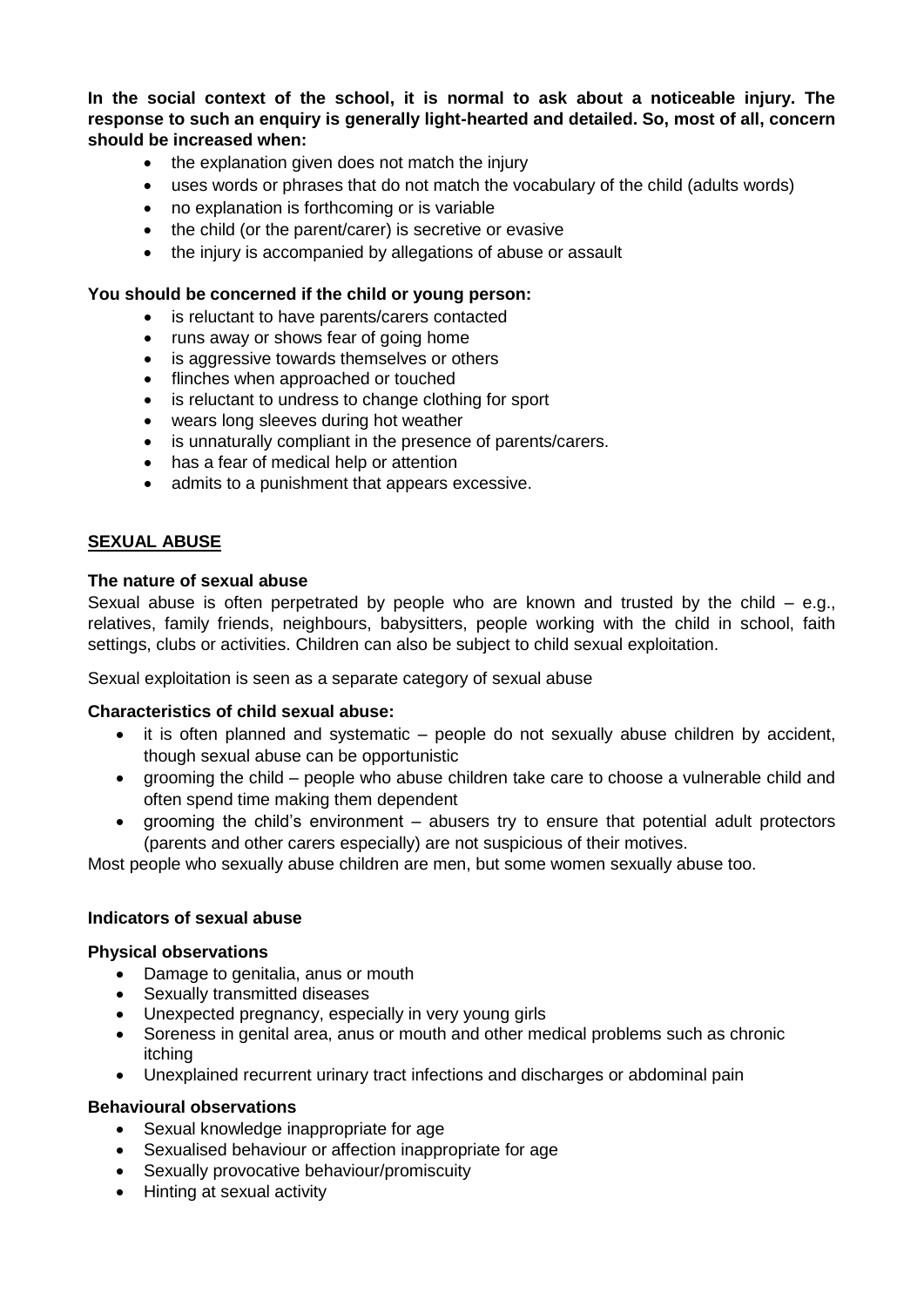- Inexplicable decline in school performance
- Depression or other sudden apparent changes in personality as becoming insecure or clinging
- Lack of concentration, restlessness, aimlessness
- Socially isolated or withdrawn
- Overly-compliant behaviour
- Acting out, aggressive behaviour
- Poor trust or fear concerning significant adults
- Regressive behaviour, onset of wetting, by day or night; nightmares
- Onset of insecure, clinging behaviour
- Arriving early at school, leaving late, running away from home
- Suicide attempts, self-mutilation, self-disgust
- Suddenly drawing sexually explicit pictures
- Eating disorders or sudden loss of appetite or compulsive eating
- Regressing to younger behaviour patterns such as thumb sucking or bringing out discarded cuddly toys
- Become worried about clothing being removed
- Trying to be 'ultra-good' or perfect; overreacting to criticism.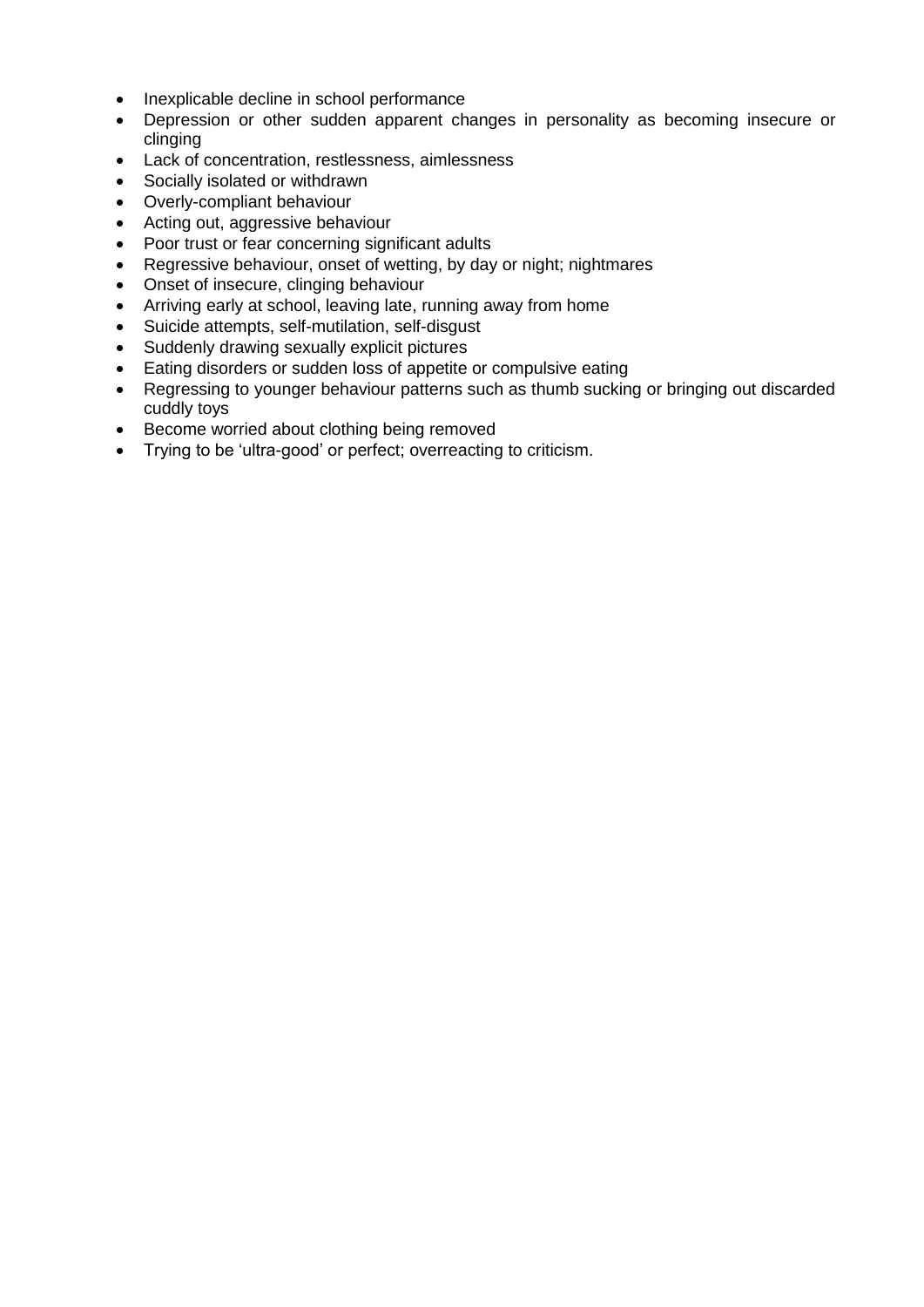# **7. Specific safeguarding issues**

## **These are presented in alphabetical order.**

#### **Child abduction**

Child abduction is the unauthorised removal or retention of a minor from a parent or anyone with legal responsibility for the child. Child abduction can be committed by parents or other family members, by people known but not related to the victim (such as neighbours, friends and acquaintances) and, less commonly but most publicised, by strangers.

Further information is available at: [www.actionagainstabduction.org](http://www.actionagainstabduction.org/)

- Nearly three-quarters of children abducted abroad by a parent are aged between 0 and 6 years-old
- Roughly equal numbers are boys and girls
- Two-thirds of children are from minority ethnic groups.
- 70% of abductors are mothers.
- The vast majority have primary care or joint primary care for the child abducted.
- Many abductions occur during school holidays when a child is not returned following a visit to the parent's home country (so-called 'wrongful retentions')

If the school becomes aware of an abduction, we will follow the HIPS procedure and contact the police and childrens social care (if they are not already aware). If school are made aware of a potential risk of abduction we will seek advice and support from police and childrens social care to confirm that they are aware and seek clarity on what actions we are able to take.

#### **Children Missing from Education (CME)**

A child going missing from education is a potential indicator of abuse or neglect, and such children are at risk of being victims of harm, exploitation or radicalisation. School are well placed to identify that a child is missing. If a member of school staff becomes aware that a child may have run away or gone missing, they will try to establish with the parents/ carers, what has happened. Parents and the school ensure that the school has at least two emergency contacts for each child. If this is not possible, or the child is missing, the designated safeguarding lead should assess the child's vulnerability by making reasonable enquiries, and refer any concerns about the child to Children's Services.

There are many circumstances where a child may become missing from education, but some children are particularly at risk. These include children who:

- Are at risk of harm or neglect
- Come from Gypsy, Roma, or Traveller families
- Come from the families of service personnel
- Go missing or run away from home or care
- Are supervised by the youth justice system
- Cease to attend a school
- Come from new migrant families
- Present with anti-social/criminal behaviour

The school will follow procedures for unauthorised absence and for dealing with children who go missing from education, particularly on repeat occasions, to help identify the risk of abuse and neglect, including sexual exploitation, and to help prevent the risks of going missing in future. This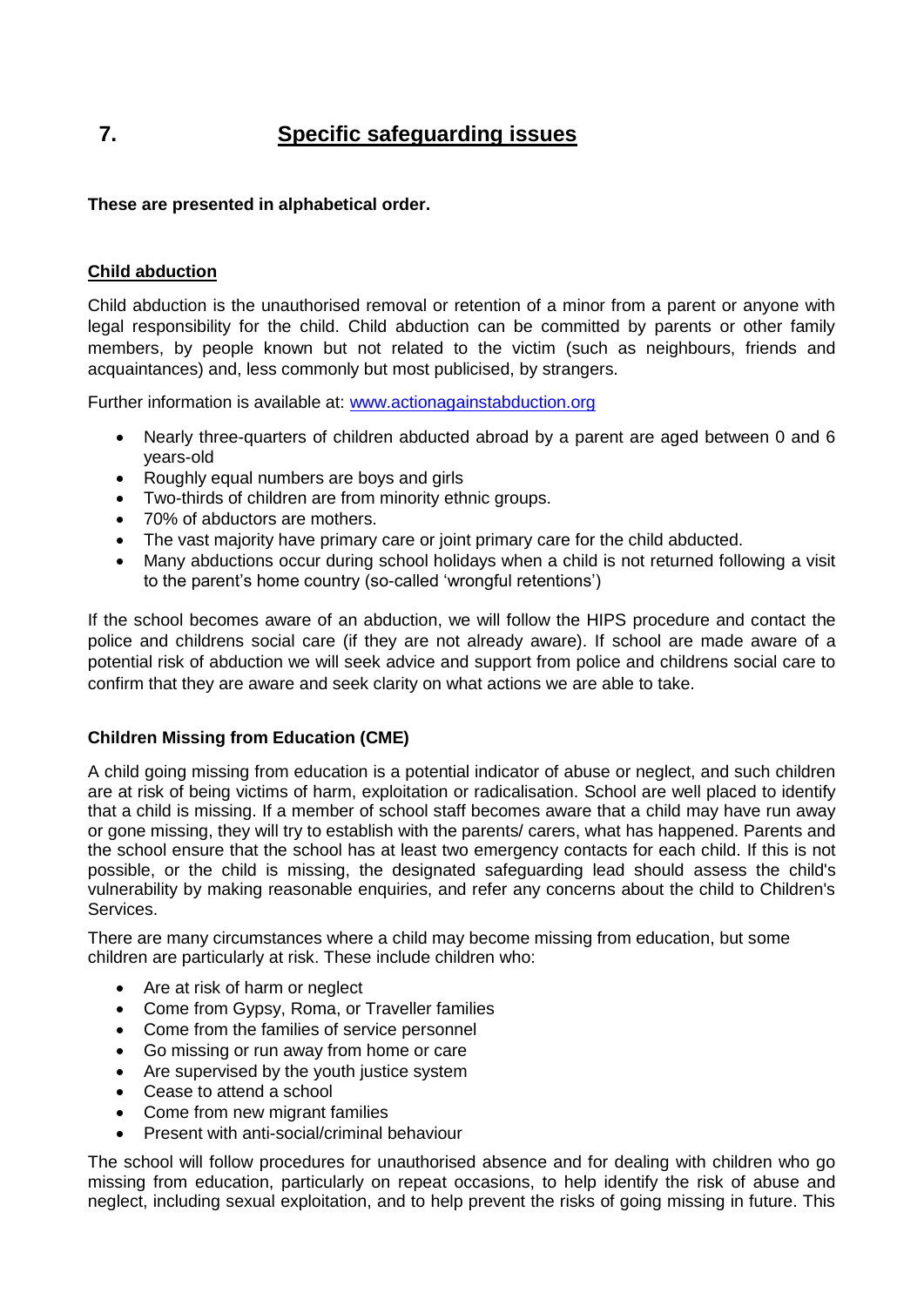includes informing the local authority if a child leaves the school without a new school being named, and adhering to requirements with respect to sharing information with the local authority, when applicable, when removing a child's name from the admission register at non-standard transition points.

Staff will be trained in signs to look out for and the individual triggers to be aware of when considering the risks of potential safeguarding concerns which may be related to being missing, such as travelling to conflict zones, FGM and forced marriage.

Further information about attendance and absence procedures, refer to the attendance policy.

## **Children Missing from Home or Care**

It is known that children who go missing are at risk of suffering significant harm, and there are specific risks around children running away and the risk of sexual exploitation.

A missing child incident would be prioritised as 'high risk' where:

- the risk posed is immediate and there are substantial grounds for believing that the child is in danger through their own vulnerability; or
- the child may have been the victim of a serious crime; or
- the risk posed is immediate and there are substantial grounds for believing that the public is in danger.

If the parent is unaware of the location of their child, and the definition of missing is met, school will either support the parent to contact the police to inform them or do so ourselves with urgency.

## **Child Sexual Exploitation**

Child sexual exploitation (CSE) is a form of sexual abuse where children are sexually exploited for money, power or status.

This can involve violent, humiliating and degrading sexual assaults, but does not always involve physical contact and can happen online. For example, young people may be persuaded or forced to share sexually explicit images of themselves, have sexual conversations by text, or take part in sexual activities using a webcam.

Children or young people who are being sexually exploited may not understand that they are being abused. They often trust their abuser and may be tricked into believing they are in a loving, consensual relationship.

If a member of staff suspects CSE, they will discuss this with the DSL. The DSL will trigger the local safeguarding procedures, including a referral to the local authority's children's social care team and the police, if appropriate.

Indicators of sexual exploitation can include a child:

- Appearing with unexplained gifts or new possessions
- Associating with other young people involved in exploitation
- Having older boyfriends or girlfriends
- Suffering from sexually transmitted infections or becoming pregnant
- Displaying inappropriate sexualised behaviour
- Suffering from changes in emotional wellbeing
- Misusing drugs and/or alcohol
- Going missing for periods of time, or regularly coming home late
- Regularly missing school or education, or not taking part in education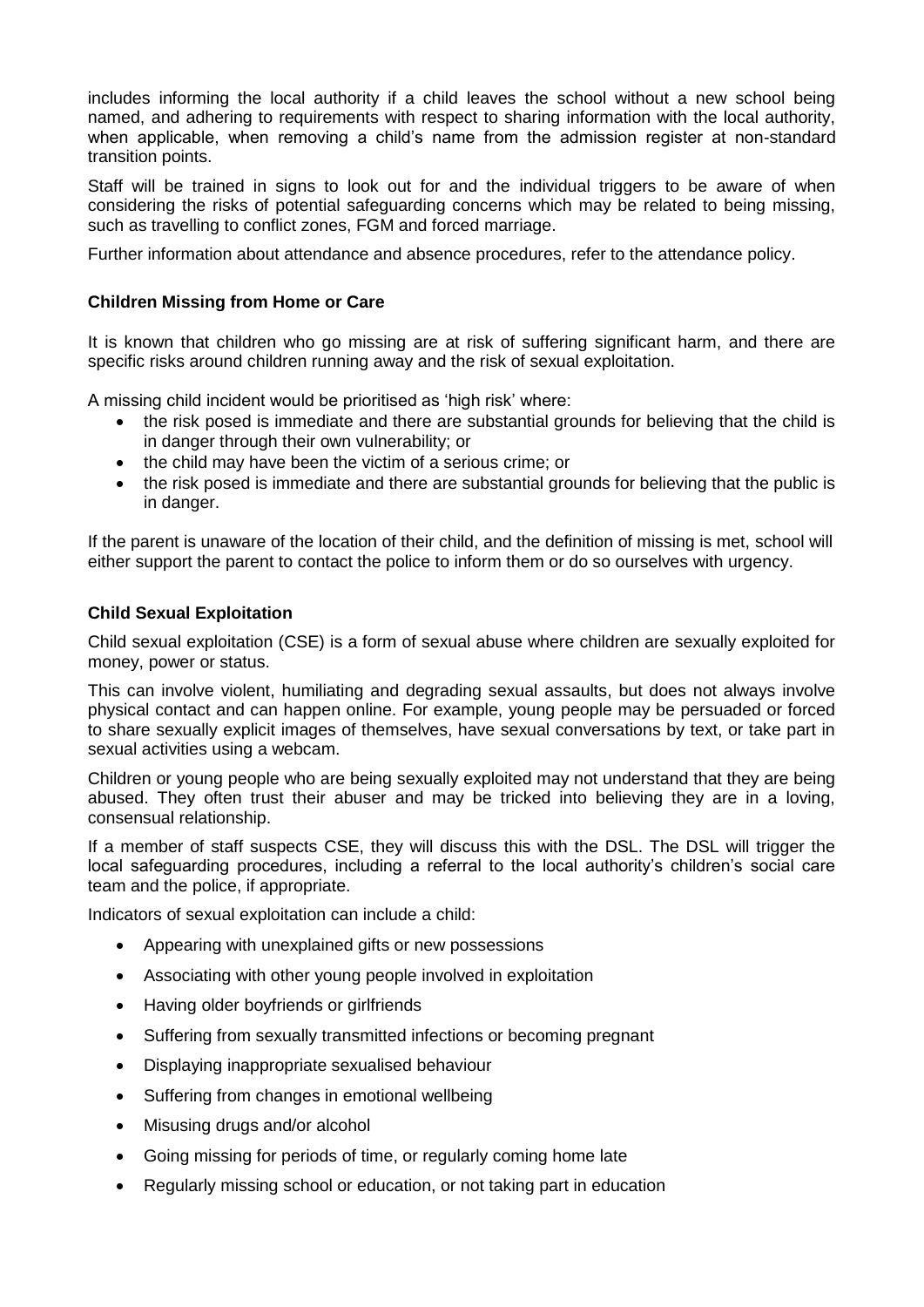#### **Children with family members in Prison and Parental Criminality**

These children are at risk of poor outcomes including poverty, stigma, isolation and poor mental health. DSL and pastoral leads will ensure these children receive support in school and through professional involvement where needed.

Consideration should be made where a child may have been affected by a parent or family members involvement in criminal behaviours and the child's exposure to this.

#### **Contextual Safeguarding**

All staff should be aware that safeguarding incidents and/or behaviours can be associated with factors outside the school and/or can occur between children outside of our school. All staff, but especially the designated and deputy safeguarding leads, should consider whether children are at risk of abuse or exploitation in situations outside their families.

Risk and harm outside of the family can take a variety of different forms and children can be vulnerable to sexual exploitation, criminal exploitation, and serious youth violence in addition to other risks. As a school, we will consider the various factors that can impact the life of any pupil about whom we have concerns. We will consider the level of influence that these factors have on their ability to be protected and remain free from harm, particularly around child exploitation or criminal activity. What life is like for a child outside the school gates, within the home, within the family and within the community are key considerations when the DSL is looking at any concerns.

Other community safety incidents in the vicinity of a school can raise concerns amongst children and parents, for example, people loitering nearby or unknown adults engaging children in conversation, or gang related activity. As children get older and are granted more independence (for example, as they start walking to school on their own) they are given practical advice on how to keep themselves safe.

#### **Criminal Exploitation of Children (Including County Lines)**

This can affect any child under the age of 18, can involve force or enticement accompanied by violence or threats of violence, can be perpetrated by groups or individuals, males or females, young people or adults. It is typified as a form of power imbalance. Criminal Exploitation is a typical feature of county lines criminal activity. Children are vulnerable to drug networks to exploit them to carry drugs and money from urban areas to suburban.

Indicators that a child may be criminally exploited include:

- Increase in missing episodes particular key as children can be missing for days and drug run in other counties
- Having unexplained amounts of money, new high cost items and multiple mobile phones
- Increased social media and phone/text use, almost always secretly
- Older males in particular seen to be hanging around and driving
- Having injuries that are unexplained and being unwilling to have them looked at
- Increase in aggression, violence and fighting
- Carrying weapons knives, baseball bats, hammers, acid
- Travel receipts that are unexplained
- Significant missing from education and disengaging from previous positive peer groups
- Association with other young people involved in exploitation
- Children who misuse drugs and alcohol
- Parent concerns and significant changes in behaviour that affect emotional wellbeing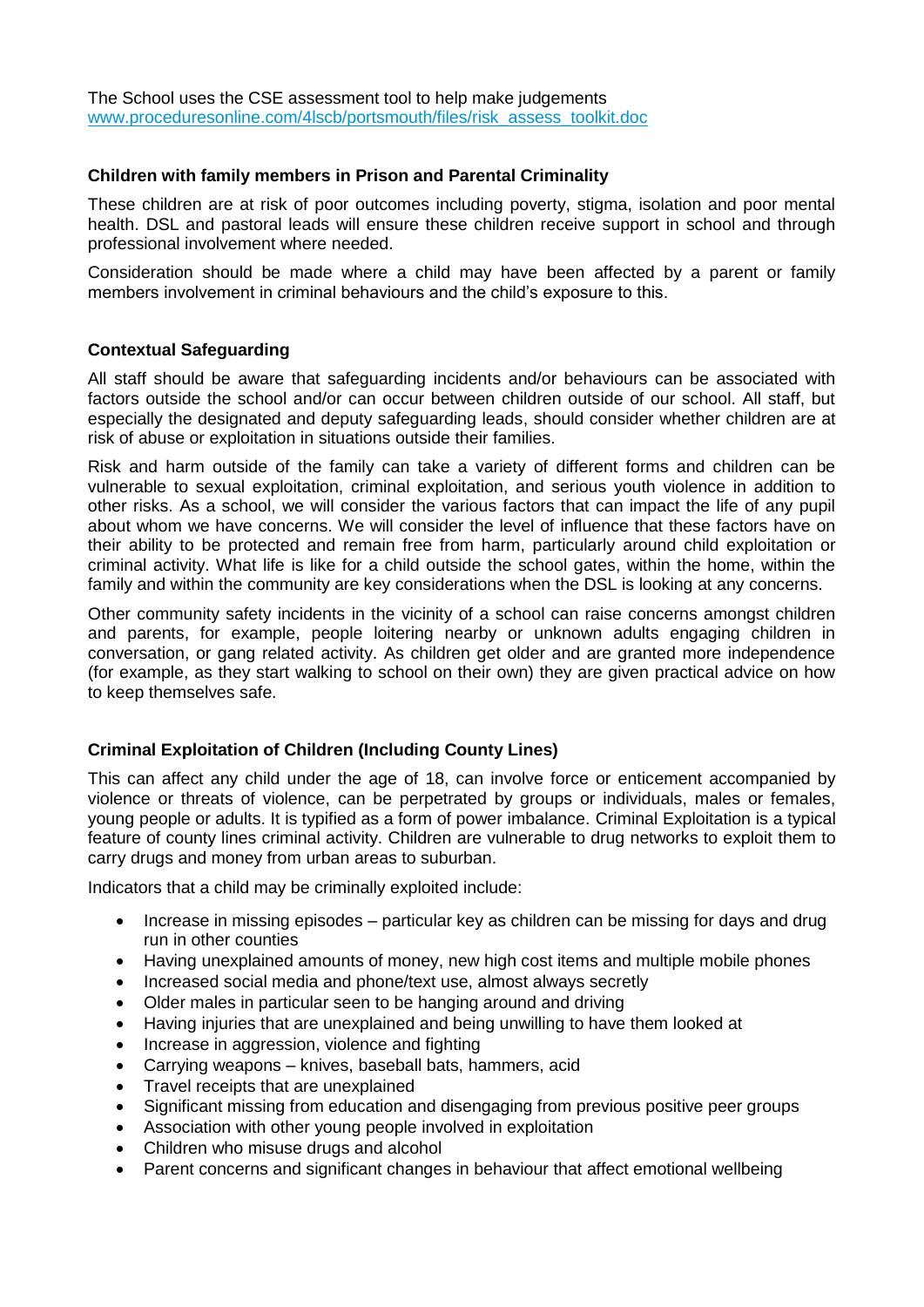## **Domestic Abuse**

The definition of domestic violence and abuse is: any incident or pattern of incidents of controlling, coercive, threatening behaviour, violence or abuse between those aged 16 or over who are, or have been, intimate partners or family members regardless of gender or sexuality. The abuse can include, but is not limited to: psychological; physical; sexual; financial; and emotional.

All children can witness and be adversely affected by domestic abuse in the context of their home life where domestic abuse occurs between family members. Exposure to domestic abuse and/or violence can have a serious, long lasting emotional and psychological impact on children. In some cases, a child may blame themselves for the abuse or may have had to leave the family home as a result.

Schools will work alongside police through Operation Encompass. <https://www.operationencompass.org/>

Additional advice on identifying children who are affected by domestic abuse and how they can be helped is available at:

- NSPCC- [https://www.nspcc.org.uk/preventing-abuse/child-abuse-and-neglect/domestic](https://www.nspcc.org.uk/preventing-abuse/child-abuse-and-neglect/domestic-abuse/signs-symptoms-effects/)[abuse/signs-symptoms-effects/](https://www.nspcc.org.uk/preventing-abuse/child-abuse-and-neglect/domestic-abuse/signs-symptoms-effects/)
- Refuge [http://www.refuge.org.uk/get-help-now/what-is-domestic-violence/effects-of](http://www.refuge.org.uk/get-help-now/what-is-domestic-violence/effects-of-domestic-violence-on-children/)[domestic-violence-on-children/](http://www.refuge.org.uk/get-help-now/what-is-domestic-violence/effects-of-domestic-violence-on-children/)
- SafeLives: [http://www.safelives.org.uk/knowledge-hub/spotlights/spotlight-3-young-people](http://www.safelives.org.uk/knowledge-hub/spotlights/spotlight-3-young-people-and-domestic-abuse)[and-domestic-abuse](http://www.safelives.org.uk/knowledge-hub/spotlights/spotlight-3-young-people-and-domestic-abuse)

#### **Fabricated or Induced Illness (FII) (including Perplexing Presentations)**

There are three main ways that a parent/carer could fabricate or induce illness in a child. These are not mutually exclusive and include:

- fabrication of signs and symptoms. This may include fabrication of past medical history
- fabrication of signs and symptoms and falsification of hospital charts and records, and specimens of bodily fluids. This may also include falsification of letters and documents
- induction of illness by a variety of means.

The Royal College of Paediatrics and Child Health have added the term "Perplexing presentations" to the guidance around FII. Perplexing Presentations (PP) describes those situations where there are indicators of possible FII which have not caused or brought on any actual significant harm. It is important to highlight any potential discrepancies between reports, presentations of the child and independent observations of the child. What is key to note are implausible descriptions and/or unexplained findings and/or parental behaviour.

School follow the HIPS protocol and informs children's social care if we are concerned that a child may be suffering from fabricated or induced illness.

#### **Female Genital Mutilation**

FGM is a form of child abuse that can lead to extreme and lifelong physical and psychological suffering to women and girls. It is an act of violence against women and girls. The term FGM comprises all procedures involving partial or total removal of the external female genitalia or other injury to the female genital organs for nonmedical reasons. This is extremely painful and has serious consequences for physical and mental health. It can also result in death. The age at which girls undergo FGM varies enormously according to the community. The procedure may be carried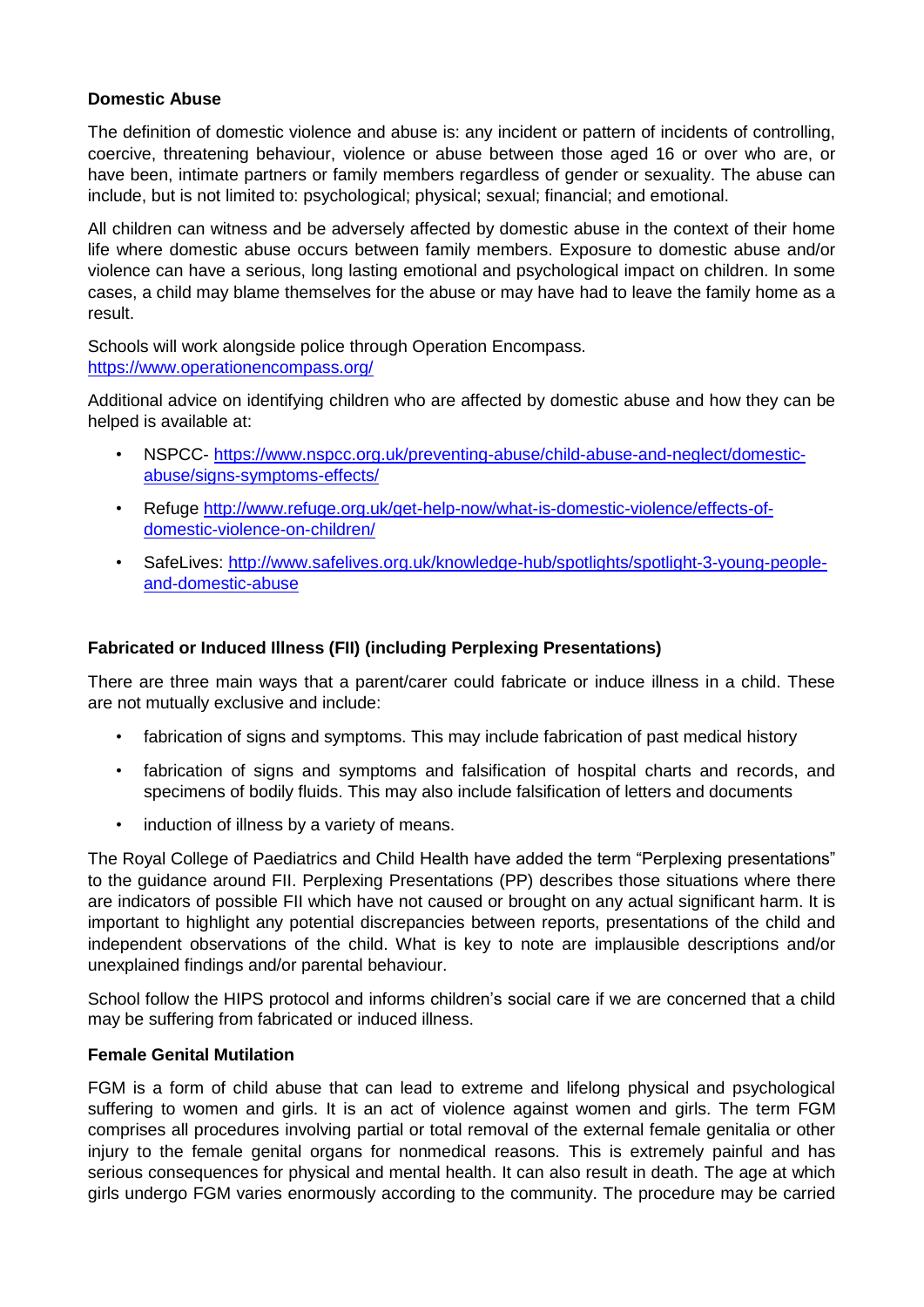out when the girl is newborn, during childhood or adolescence, just before marriage or during the first pregnancy. However, the majority of cases of FGM are thought to take place between the ages of 5 and 8 and therefore girls within that age bracket are at a higher risk.

There are factors that may indicate a child may be at risk of FGM. As with all other aspects of safeguarding they may form part of a collective picture of concern. For example if:

- the family originates from a community known to practice FGM and / or information is shared of intention to travel to their country of origin;
- a parent requests permission for a child to travel oversees for an extended period during the academic year;
- a parent seeks to withdraw their child from learning about FGM in school;
- a child expresses anxiety about a special ceremony or traditional custom
- another family member is known to have previously undergone FGM.

FGM is sometimes also known as female circumcision. Other local terms are:

Tahoor, Absum, Halalays, Khitan, Ibi, Sunna, Gudnii, Bondo, Kutairi

FGM is illegal in the UK and The Serious Crime Act 2015 amended the 2003 Female Genital Mutilation Act to extend to prohibited acts done outside the UK by a UK national or a person who is resident in the UK.

FGM is classified into four categories:

- **Clitoridectomy**: partial or total removal of the clitoris and, in very rare cases, only the prepuce
- **Excision**: partial or total removal of the clitoris and the labia minora, with or without excision of the labia majora
- **Infibulation**: narrowing of the vaginal opening through the creation of a covering seal. The seal is formed by cutting and repositioning the inner, or outer, labia, with or without removal of the clitoris
- **Other**: all other harmful procedures to the female genitalia for non-medical purposes, e.g. pricking, piercing, incising, scraping and cauterizing the genital area

Free on-line training in FGM awareness is available at: [www.fgmelearning.co.uk](http://www.fgmelearning.co.uk/)

The Serious Crime Act 2015 in England and Wales introduced a requirement for all regulated health and social care professionals (registrants) to report FGM found in girls under the age of 18 years.

If you are concerned that a child may be at risk of FGM:

- In an emergency contact the Police
- Or contact MASH

All staff received training in FGM Spring 2020

**From October 2015 it has been mandatory to report to the police if you know of a girl under the age of 18 who has undergone FGM. This requires the INDIVIDUAL who becomes aware of the case to make a report. Unlike other safeguarding or child welfare concerns the reporting responsibility cannot be transferred, eg to a designated named person for safeguarding.**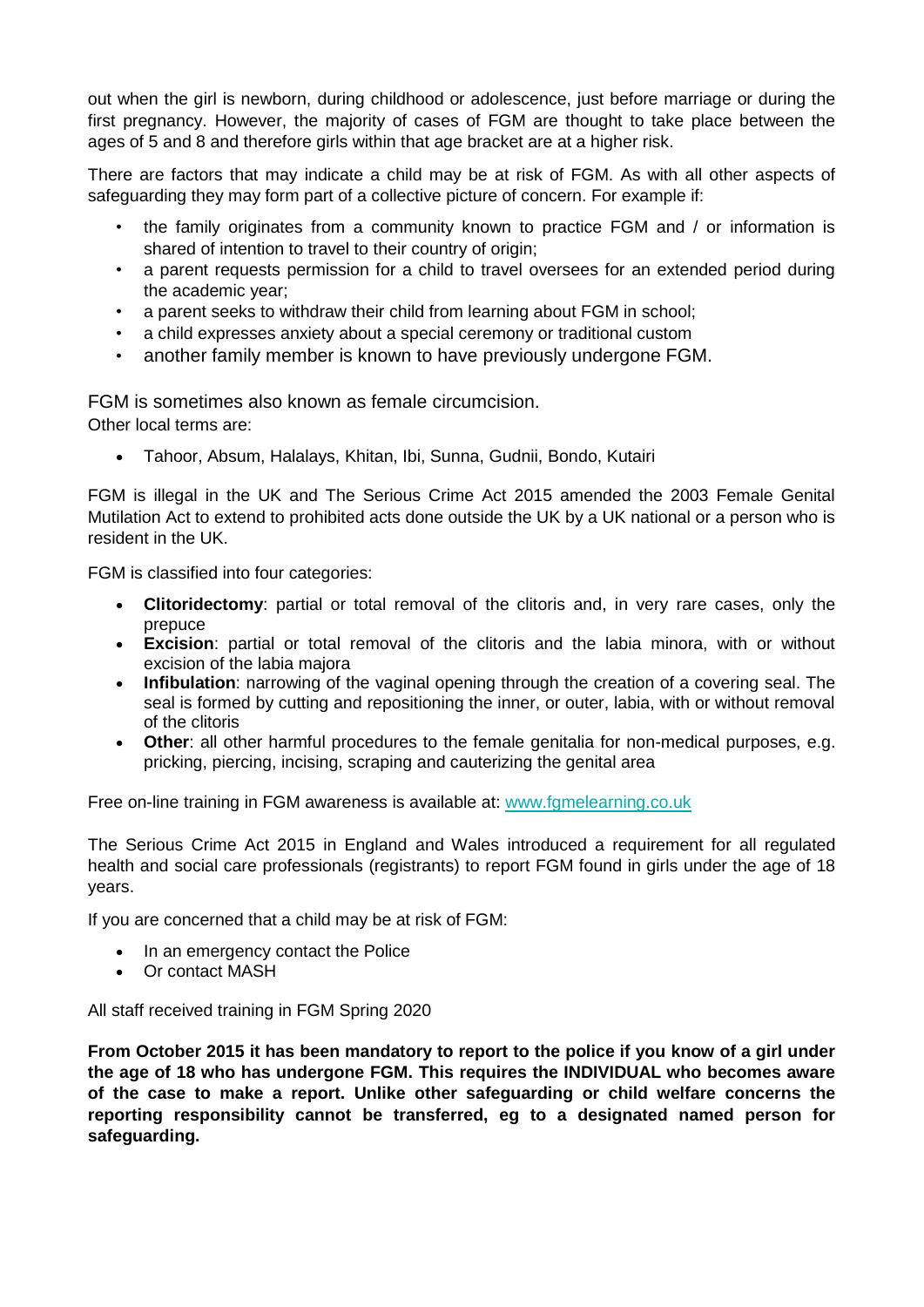#### **Forced marriage**

Forcing a person into marriage is a crime. A forced marriage is one entered into without the full and free consent of one or both parties and where violence, threats, or any other form of coercion is used to cause a person to enter into a marriage. Threats can be physical or emotional and psychological.

Staff will receive training around forced marriage and the presenting symptoms. We are aware of the 'one chance' rule, i.e. we may only have one chance to speak to the potential victim and only one chance to save them.

If a member of staff suspects that a pupil is being forced into marriage, they will speak to the pupil about their concerns in a secure and private place. They will then report this to the DSL.

The DSL will:

- Speak to the pupil about the concerns in a secure and private place
- Activate the local safeguarding procedures
- Seek advice from the Forced Marriage Unit on 020 7008 0151 or [fmu@fco.gov.uk](mailto:fmu@fco.gov.uk)

#### **Homelessness**

Being homeless or being at risk of becoming homeless presents a real risk to a child's welfare. The DSL (and any deputies) will be aware of contact details and referral routes in to the Local Housing Authority so they can raise/progress concerns at the earliest opportunity.

Indicators that a family may be at risk of homelessness include household debt, rent arrears, domestic abuse and anti-social behaviour, as well as the family being asked to leave a property. A referral into children's social care should take place where a child has been harmed or is at risk of harm regardless of the progress of housing support application.

#### **Honour- based violence**

This involves incidents/crimes which have been committed to protect/defend the honour of a family/community including FGM/forced Marriage/Breast Ironing. Abuse involves a wider community and can include multiple perpetrators.

The DSL will:

- Activate local safeguarding procedures
- Involve both social care and police in line with multi-agency working in the local area
- Where FGM has taken place the duty is on all adults to report

#### **Looked After Children and previously Looked After**

Children who are LAC or previously LAC are particularly vulnerable to abuse. DSL's will ensure accurate information about the child's contact arrangements are known by key staff. That contact information for all family and LAC family involved with the child are known. The DSL will ensure they have contact details for the Social Worker and the Virtual School Head in the authority that looks after the child. Where a child has returned home from a period in care, school will ensure parents and children are aware of the support available for them to ensure a successful transition. Staff will be vigilant to the safety and well-being of children who have returned home.

Private fostering is an arrangement by a child's parents for their child (under 16 or 18 if disabled) to be cared for by another adult who is not closely related and is not a legal guardian with parental responsibility, for 28 days or more. It is not private fostering if the carer is a close relative to the child such as grandparent, brother, sister, uncle or aunt. The Law requires that the carers and parents must notify the Children's Services Department of any private fostering arrangement.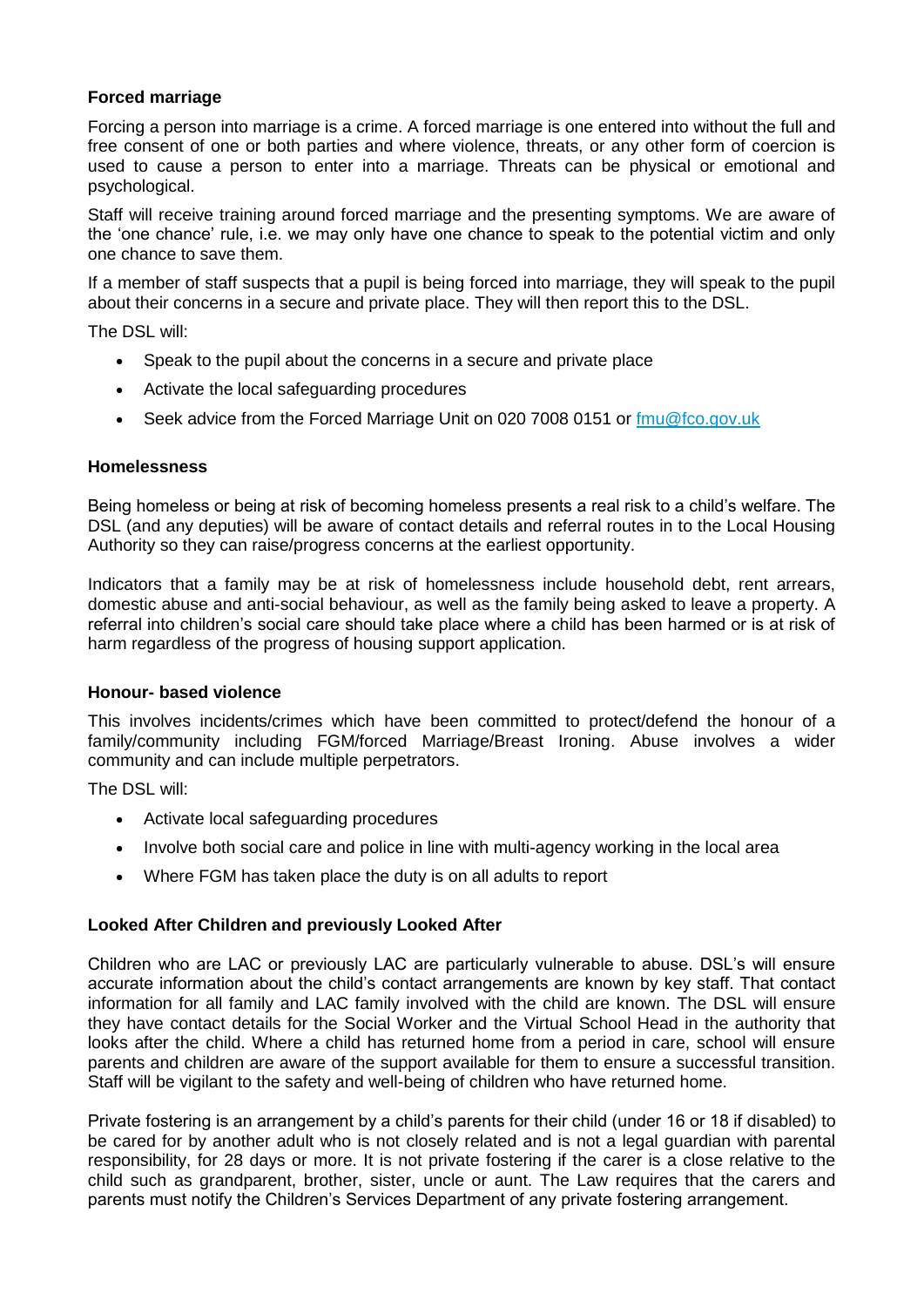If the school becomes aware that a pupil is being privately fostered, we will inform the Children's Services Department and inform both the parents and carers that we have done so.

Medina Primary has a designated Teacher for LAC.

## **Mental Health**

Staff are trained to spot changes in behaviour that might indicate an emerging mental health problem and issues affecting the emotional wellbeing of pupils. All staff are aware that mental health problems can, in some cases, be an indicator that a child has suffered or is at risk of suffering abuse, neglect or exploitation.

Significant life events can impact on a childs mental health. These include (but are not restricted to):

- loss or separation resulting from death, parental separation, divorce, hospitalisation, loss of friendships (especially in adolescence), family conflict or breakdown that results in the child having to live elsewhere, being taken into care or adopted
- life changes such as the birth of a sibling, moving house or changing schools or during transition from primary to secondary school, or secondary school to sixth form
- traumatic events such as abuse, domestic violence, bullying, violence, accidents, injuries or natural disaster.

When concerns are identified, school staff will provide opportunities for the child to talk or receive support within the school environment e.g. from an ELSA. Parents will be informed of the concerns and involved in supporting the child. Where needed additional professional support referrals e.g. to CAMHS or MHST.

If staff have a mental health concern about a child that is also a safeguarding concern, they will take immediate action, raising the issue with the designated safeguarding lead or a deputy

#### **Parental mental health**

Parental mental illness does not necessarily have an adverse impact on a child's developmental, but it is essential to always assess its implications for each child in the family. It is essential that the diagnosis of a parent's/carer's mental health is not seen as defining the level of risk. Similarly, the absence of a diagnosis does not equate to there being little or no risk.

For children, the impact of poor parental mental health can include:

- The parent's/carer's needs or illnesses taking precedence over the child's needs
- The child's physical and emotional needs being neglected
- The child acting as a young carer for a parent or a sibling
- The child having restricted social and recreational activities
- The child finding it difficult to concentrate, potentially having an impact on educational achievement
- The child missing school regularly as (s)he is being kept home as a companion for a parent/carer
- The child adopting paranoid or suspicious behaviour as they believe their parent's delusions
- Witnessing self-harming behaviour and suicide attempts (including attempts that involve the child)
- Obsessional compulsive behaviours involving the child.

If staff become aware of any of the above indicators, or others that suggest a child is suffering due to parental mental health, the information will be shared with the DSL to consider a referral to children's social care.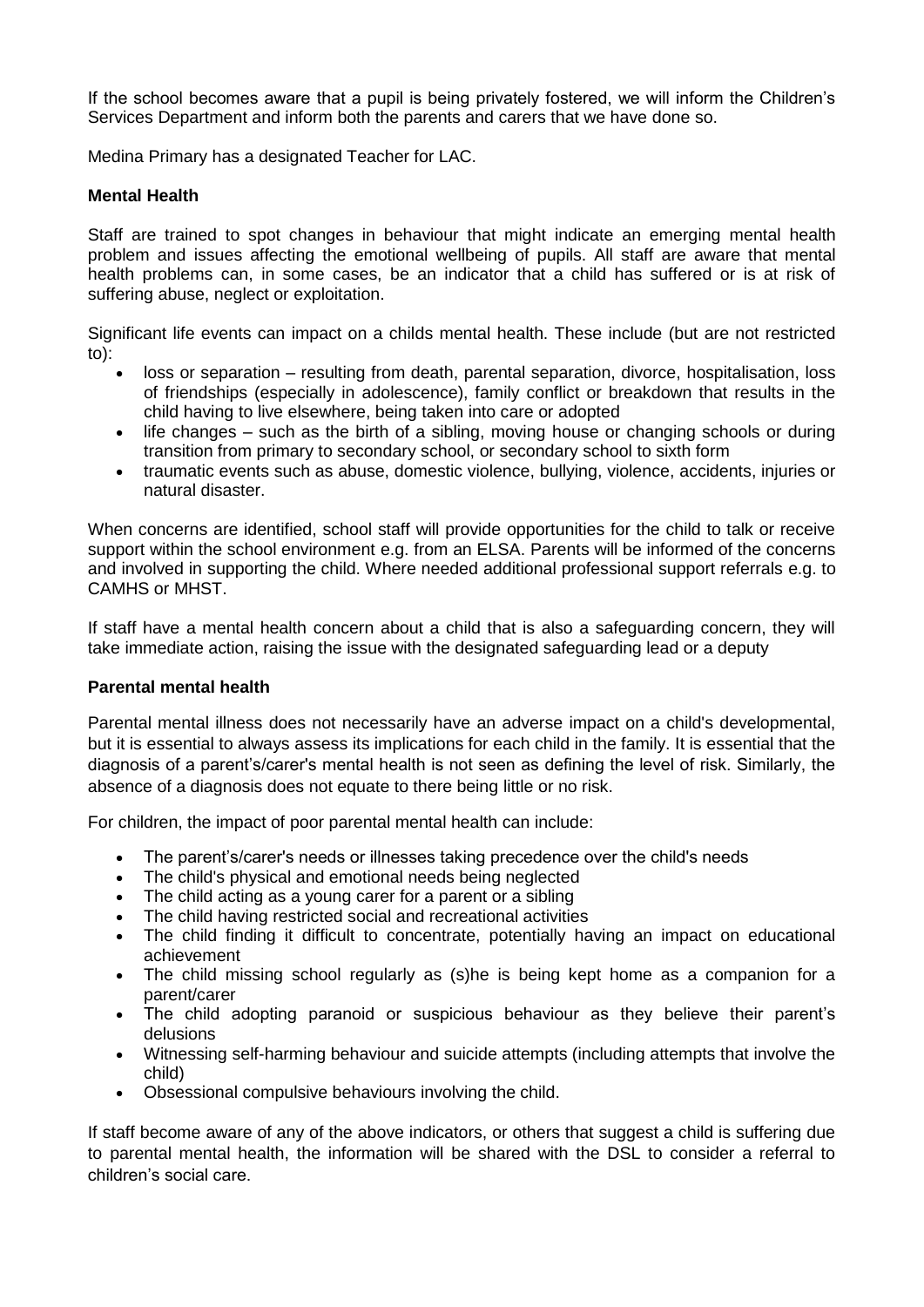## **Online safety**

Technology has allowed children to communicate freely with others on a local, national and worldwide level. This means the children are at greater risk of:

- being exposed to illegal, inappropriate or harmful content, for example: pornography, fake news, racism, misogyny, self-harm, suicide, anti-Semitism, radicalisation and extremism.
- being subjected to harmful online interaction with other users; for example: peer to peer pressure, commercial advertising and adults posing as children or young adults with the intention to groom or exploit them for sexual, criminal, financial or other purposes'.
- personal online behaviour that increases the likelihood of, or causes, harm; for example, making, sending and receiving explicit images (e.g consensual and non-consensual sharing of nudes and semi-nudes and/or pornography, sharing other explicit images and online bullying;
- risks such as online gambling, inappropriate advertising, phishing and or financial scams

The school will seek to provide information and awareness to both pupils and their parents through:

- Acceptable use agreements for children, teachers, parents/carers and governors
- Curriculum activities involving raising awareness around staying safe online
- Information included in letters, newsletters, web site, VLE
- Parents evenings / sessions
- High profile events / campaigns e.g. Safer Internet Day
- Building awareness around information that is held on relevant web sites and or publications

## **Cyberbullying**

Cyber-bullying is defined as 'an aggressive, intentional act carried out by a group or individual using electronic forms of contact repeatedly over time against a victim who cannot easily defend himself/herself.'

Cyberbulling can be perpetrated by:

- Bullying by texts or messages or calls on mobile 'phones
- The use of mobile 'phone cameras to cause distress, fear or humiliation
- Posting threatening, abusive, defamatory or humiliating material on websites, to include blogs, personal websites, social networking sites
- Using e-mail to message others
- Hijacking/cloning e-mail accounts
- Making threatening, abusive, defamatory or humiliating remarks in on-line forums

Refer to the school Esafety Policy for more information about the school's response to cyberbullying and curriculum

#### **Sexting**

'Sexting' often refers to the sharing of naked or 'nude' pictures or video through mobile phones and/or the internet. It also includes underwear shots, sexual poses and explicit text messaging is it sometimes referred to as 'youth produced sexual imagery'. In the latest advice for schools and colleges (UKCCIS, 2016), sexting is defined as **the production and/or sharing of sexual photos and videos of and by young people who are under the age of 18**. It includes nude or nearly nude images and/or sexual acts.

While sexting often takes place in a consensual relationship between two young people, the use of sexted images in revenge following a relationship breakdown is becoming more commonplace. Sexting can also be used as a form of sexual exploitation and take place between strangers. As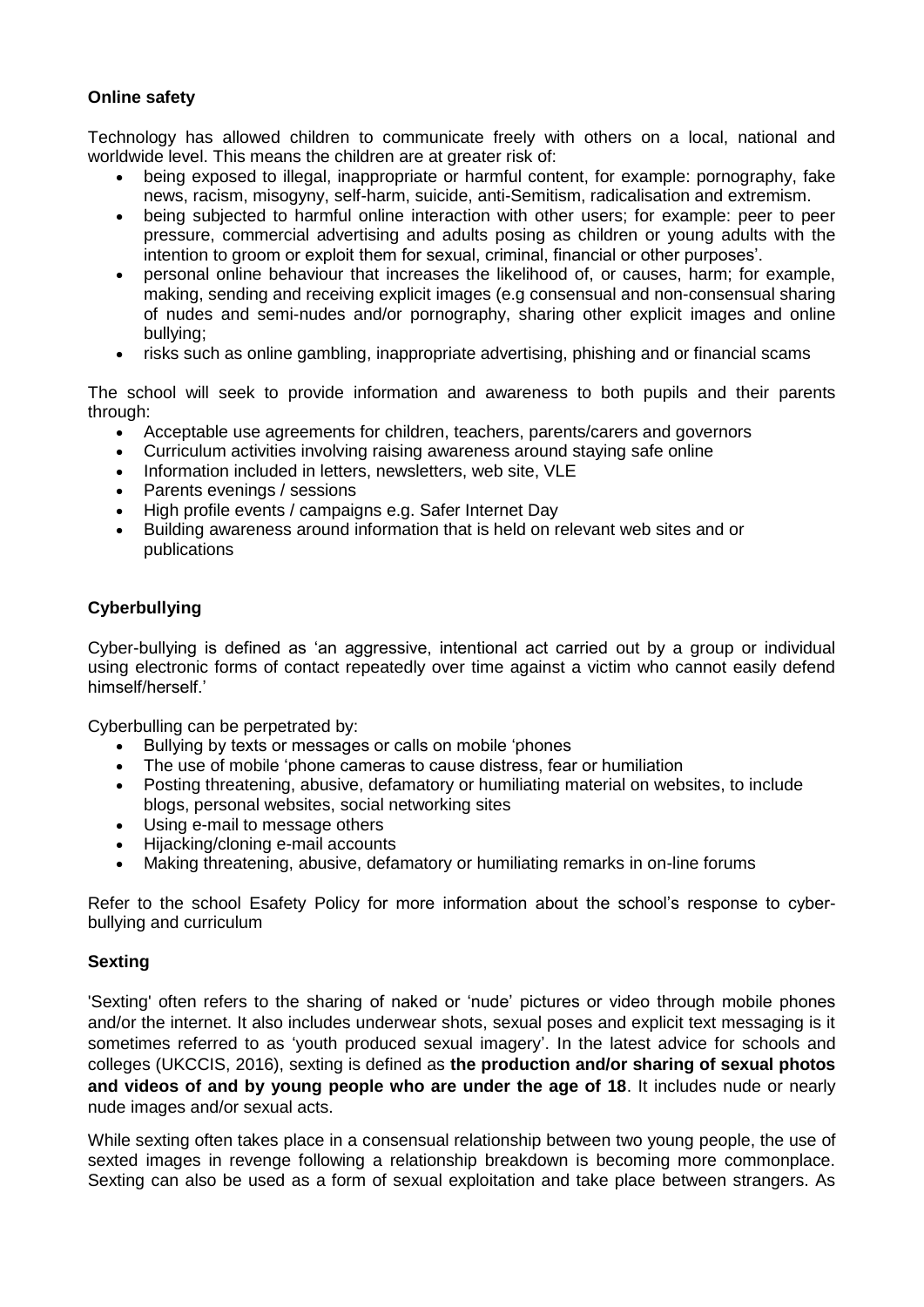the average age of first smartphone or camera enabled tablet usage for a child is 6 years old, sexting is an issue that requires awareness raising across all ages.

'Sexting' does not include the sharing of sexual photos and videos of under-18 year olds with or by adults. This is a form of child sexual abuse and must be referred to the police.

#### **On-line sexual abuse**

This could include sending abusive, harassing and misogynistic messages; sharing nude and semi-nude images and videos; and coercing others to make and share sexual imagery. This also can include the dissemination of images taken initially with consent but later shared without the victim's knowledge.

As a school we will:

- Report to the police, CEOP or any other relevant body any on-line sexual abuse or harmful content we are made aware of.
- We will seek guidance from the NPCC 'when to call the police' document and the internet watch foundations 'report harmful content' website
- Educate to raise awareness of what on-line sexual abuse is, how it can happen, how to limit the impact and what to do if you become aware of it.
- Support victims of on-line abuse within the school community

#### **Gaming Online**

Gaming is an activity in which the majority of children and many adults get involved. It can put children at risk when there are open methods of communication e.g. through messaging or live chat functions. Children may also play games with age-inappropriate content that can cause distress.

The school will raise awareness:

- By talking to parents and carers about the games their children play and help them identify whether they are appropriate
- By supporting parents in identifying the most effective way to safeguard their children by using parental controls and child safety mode
- By talking to parents about setting boundaries and time limits when games are played

#### **Online reputation**

Online reputation is the opinion others get of a person when they encounter them on-line. It is formed by posts, photos that have been uploaded and comments made by others on people's profiles. It is important that children and staff are aware that anything that is posted could influence their future professional reputation. The majority of organisations and work establishments now check digital footprint before considering applications for positions or places on courses.

#### **Grooming**

On-line grooming is the process by which a person will approach a child on-line, with the intention of developing an inappropriate relationship with them. Additional to being targeted for sexual motivations, some children are groomed online for exploitation or radicalisation.

The school's Computing and PSHE curriculum teaches children about how to meet others safely online and what they can do if they feel that they are at harm from someone they are talking to.

Signs of grooming can include:

- isolating themselves from family and friends;
- becoming secretive and not wanting to talk or discuss their views;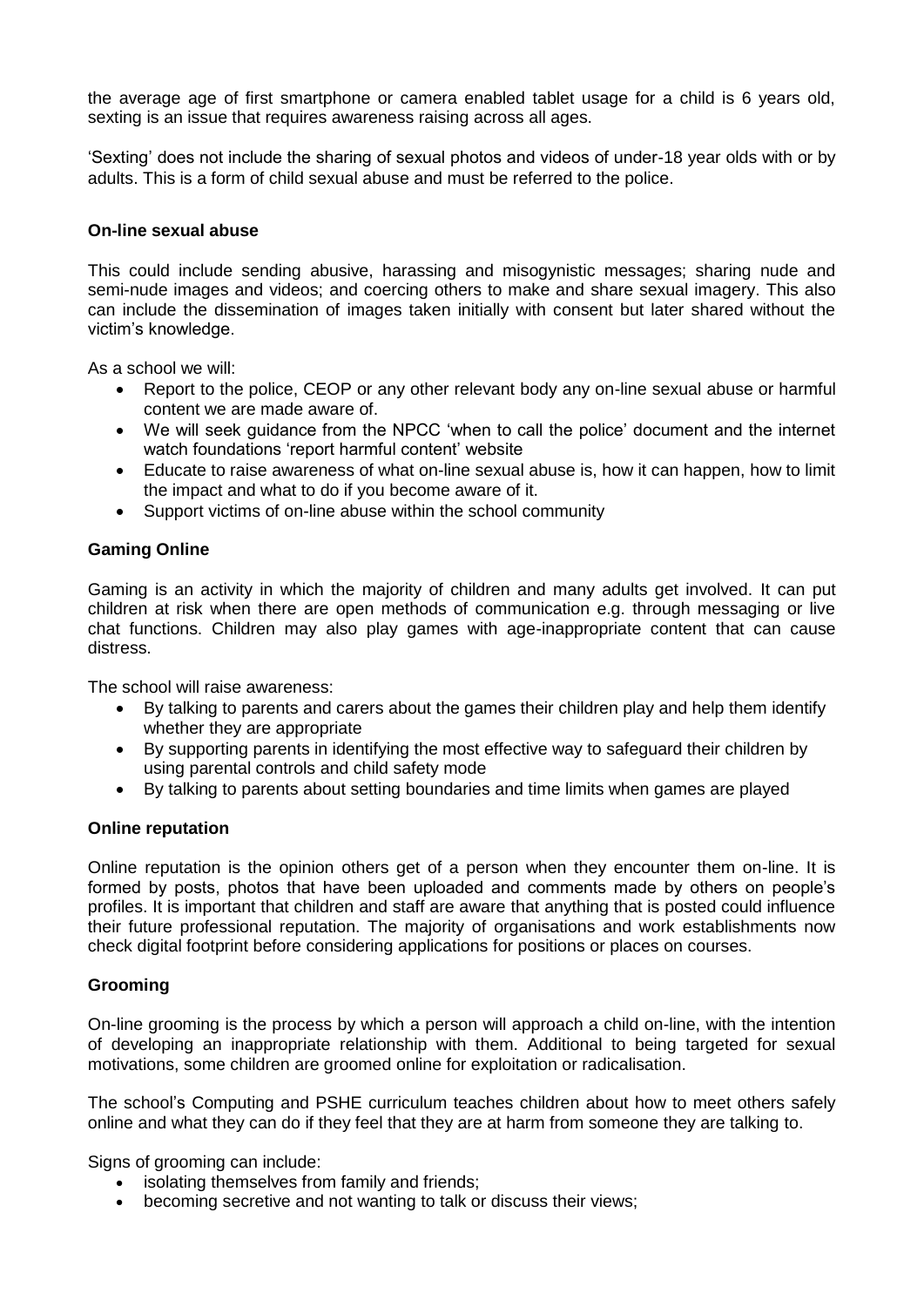- closing computers down when others are around;
- refusing to say who they are talking to;
- using technology such as anonymous browsing to hide their activity; and
- sudden changes in mood, such as becoming angry or disrespectful.

#### **Parental Substance misuse**

Substance misuse applies to the misuse of alcohol as well as 'problem drug use', defined by the Advisory Council on the Misuse of Drugs as drug use which has: 'serious negative consequences of a physical, psychological, social and interpersonal, financial or legal nature for users and those around them.

Parental substance misuse of drugs or alcohol becomes relevant to safeguarding a child when substance misuse and personal circumstances indicate that their parenting capacity is likely to be seriously impaired or that undue caring responsibilities are likely to be falling on a child in the family.

If staff believe that a child is living with parental substance misuse, this will be reported to the designated safeguarding lead for referral to children's social care to be considered.

#### **Peer on Peer abuse**

Peer on Peer abuse is any abuse/harm caused by one child or group of children on another child. It can be emotional/physical and/or sexual abuse caused in person or online. Peer on peer abuse can manifest itself in many ways. This may include bullying (including cyber bullying), physical abuse, sexual violence / sexual harassment, 'up-skirting', 'sexting' or initiation / hazing type violence and rituals. We do not tolerate any harmful behaviour in school and will take swift action to intervene where this occurs, challenging inappropriate behaviours when they occur – we do not normalise abuse, nor allow a culture where it is tolerated.

#### **RADICALISATION**

Radicalisation refers to the process by which a person comes to support terrorism and forms of extremism. Extremism is vocal or active opposition to fundamental British values, such as democracy, the rule of law, individual liberty, and mutual respect and tolerance of different faiths and beliefs.

There is no single way of identifying an individual who is likely to be susceptible to an extremist ideology. Radicalisation can occur quickly or over a long period.

Staff will be alert to changes in children' behaviour.

The government website **Educate Against Hate** and charity **NSPCC** say that signs that a child is being radicalised can include:

- Refusal to engage with, or becoming abusive to, peers who are different from themselves
- Becoming susceptible to conspiracy theories and feelings of persecution
- Changes in friendship groups and appearance
- Rejecting activities they used to enjoy
- Converting to a new religion
- Isolating themselves from family and friends
- Talking as if from a scripted speech
- An unwillingness or inability to discuss their views
- A sudden disrespectful attitude towards others
- Increased levels of anger
- Increased secretiveness, especially around internet use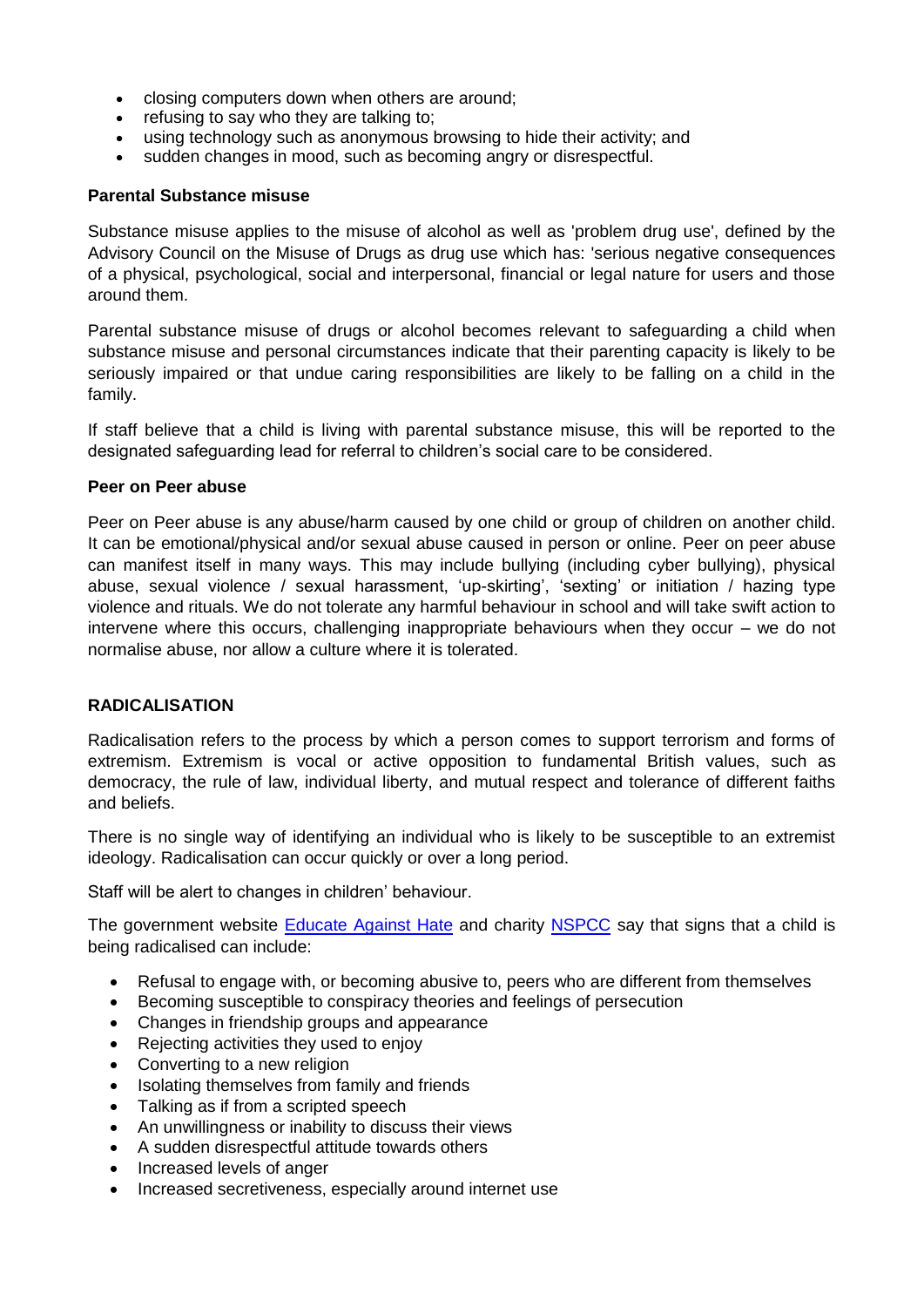- Expressions of sympathy for extremist ideologies and groups, or justification of their actions
- Accessing extremist material online, including on Facebook or Twitter
- Possessing extremist literature
- Being in contact with extremist recruiters and joining, or seeking to join, extremist organisations

Children who are at risk of radicalisation may have low self-esteem, or be victims of bullying or discrimination. It is important to note that these signs can also be part of normal teenage behaviour – staff should have confidence in their instincts and seek advice if something feels wrong.

All staff have received PREVENT training (2019)

(See Child Protection Policy for procedures relating to radicalisation)

#### **Serious Violence**

Serious violence is becoming a factor for those who are involved in criminal exploitation. It can also be an indication of gang involvement and criminal activity.

All staff will be made aware of indicators, which may signal that pupils, or members of their families, are at risk from or involved with serious violent crime. These indications can include but are not limited to:

- increased absence from school:
- a change in friendships or relationships with older individuals or groups;
- a significant decline in performance;
- signs of self-harm:
- significant change in wellbeing;
- signs of assault;
- unexplained injuries;
- unexplained gifts and/or new possessions;
- Possession of weapons.

Staff should be aware of the range of risk factors which increase the likelihood of involvement in serious violence, such as being male, having been frequently absent or permanently excluded from school, having experienced child maltreatment and having been involved in offending, such as theft or robbery. Advice for staff can be found in the Preventing youth violence and gang [involvement.pdf](https://assets.publishing.service.gov.uk/government/uploads/system/uploads/attachment_data/file/418131/Preventing_youth_violence_and_gang_involvement_v3_March2015.pdf)

We have a duty to not only prevent the individual from engaging in criminal activity, but also to safeguard others who may be harmed by their actions. We will report concerns of serious violence to police and social care.

#### **Trafficked Children and modern slavery**

Modern slavery encompasses human trafficking and slavery, servitude and forced or compulsory labour. Exploitation can take many forms, including: sexual exploitation, forced labour, slavery, servitude, forced criminality and the removal of organs.

Human trafficking is defined as a process that is a combination of:

- Movement (including within the UK)
- Control, through harm / threat of harm or fraud
- For the purpose of exploitation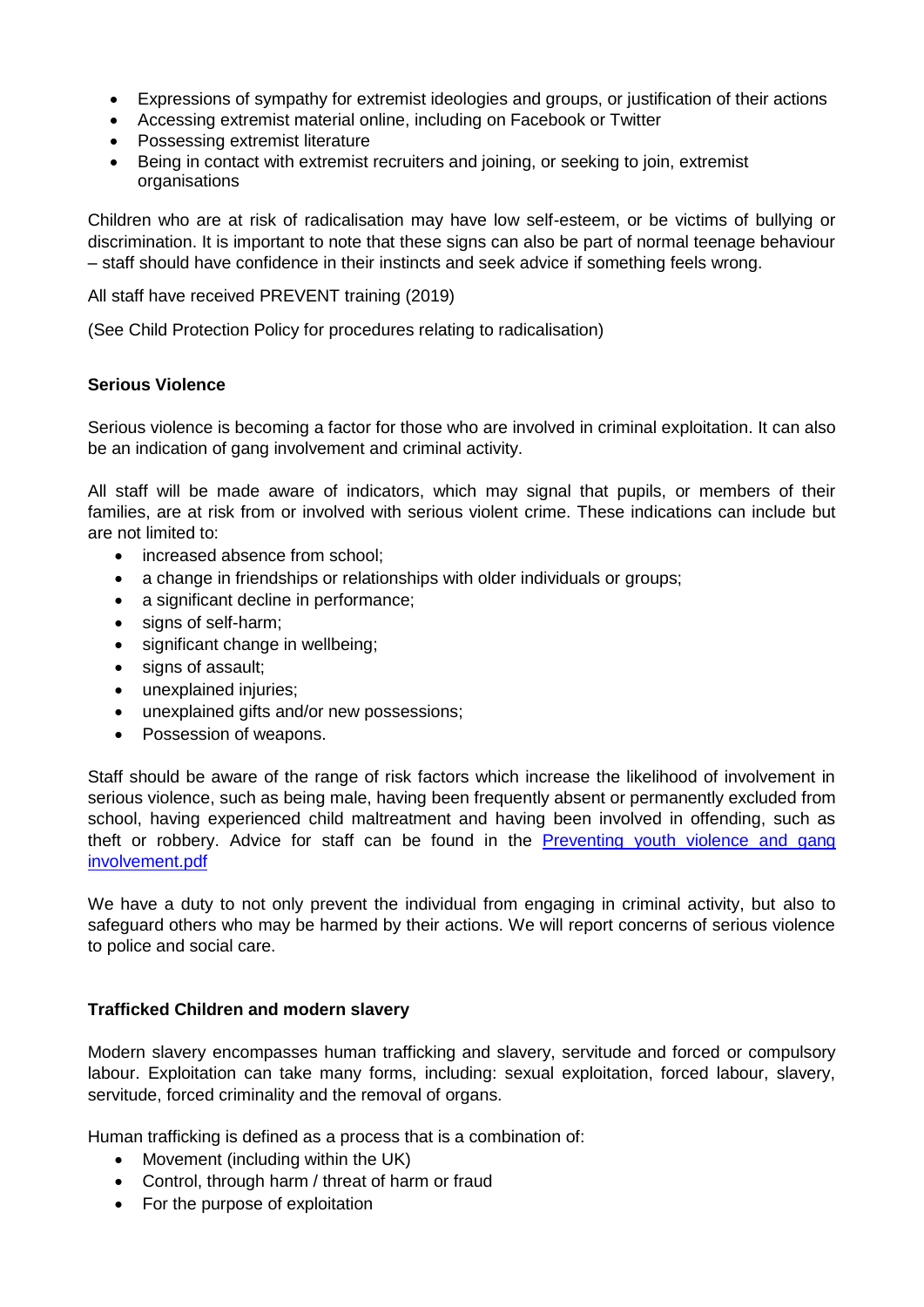Any child transported for exploitative reasons is considered to be a trafficking victim. There is significant evidence that children (both of UK and other citizenship) are being trafficked internally within the UK and this is regarded as a more common form of trafficking in the UK.

There are a number of indicators which suggest that a child may have been trafficked into the UK. and may still be controlled by the traffickers or receiving adults.

These are as follows:

- Shows signs of physical or sexual abuse, and/or has contracted a sexually transmitted infection or has an unwanted pregnancy
- Has a history of going missing and unexplained moves
- Is required to earn a minimum amount of money every day
- Works in various locations
- Has limited freedom of movement
- Appears to be missing for periods
- Is known to beg for money
- Is being cared for by adult/s who are not their parents and the quality of the relationship between the child and their adult carers is not good
- Is one among a number of unrelated children found at one address
- Has not been registered with or attended a GP practice
- Is excessively afraid of being deported.

For those children who are internally trafficked within the UK indicators include:

- Physical symptoms (bruising indicating either physical or sexual assault)
- Prevalence of a sexually transmitted infection or unwanted pregnancy
- Reports from reliable sources suggesting the likelihood of involvement in sexual exploitation/the child has been seen in places known to be used for sexual exploitation
- Evidence of drug, alcohol or substance misuse
- Being in the community in clothing unusual for a child i.e. inappropriate for age, or borrowing clothing from older people
- Relationship with a significantly older partner
- Accounts of social activities, expensive clothes, mobile phones or other possessions with no plausible explanation of the source of necessary funding
- Persistently missing, staying out overnight or returning late with no plausible explanation
- Returning after having been missing, looking well cared for despite having not been at home
- Having keys to premises other than those known about
- Low self- image, low self-esteem, self-harming behaviour including cutting, overdosing, eating disorder, promiscuity
- Truancy / disengagement with education
- Entering or leaving vehicles driven by unknown adults
- Going missing and being found in areas where the child or young person has no known links
- Inappropriate use of the internet and forming on-line relationships, particularly with adults.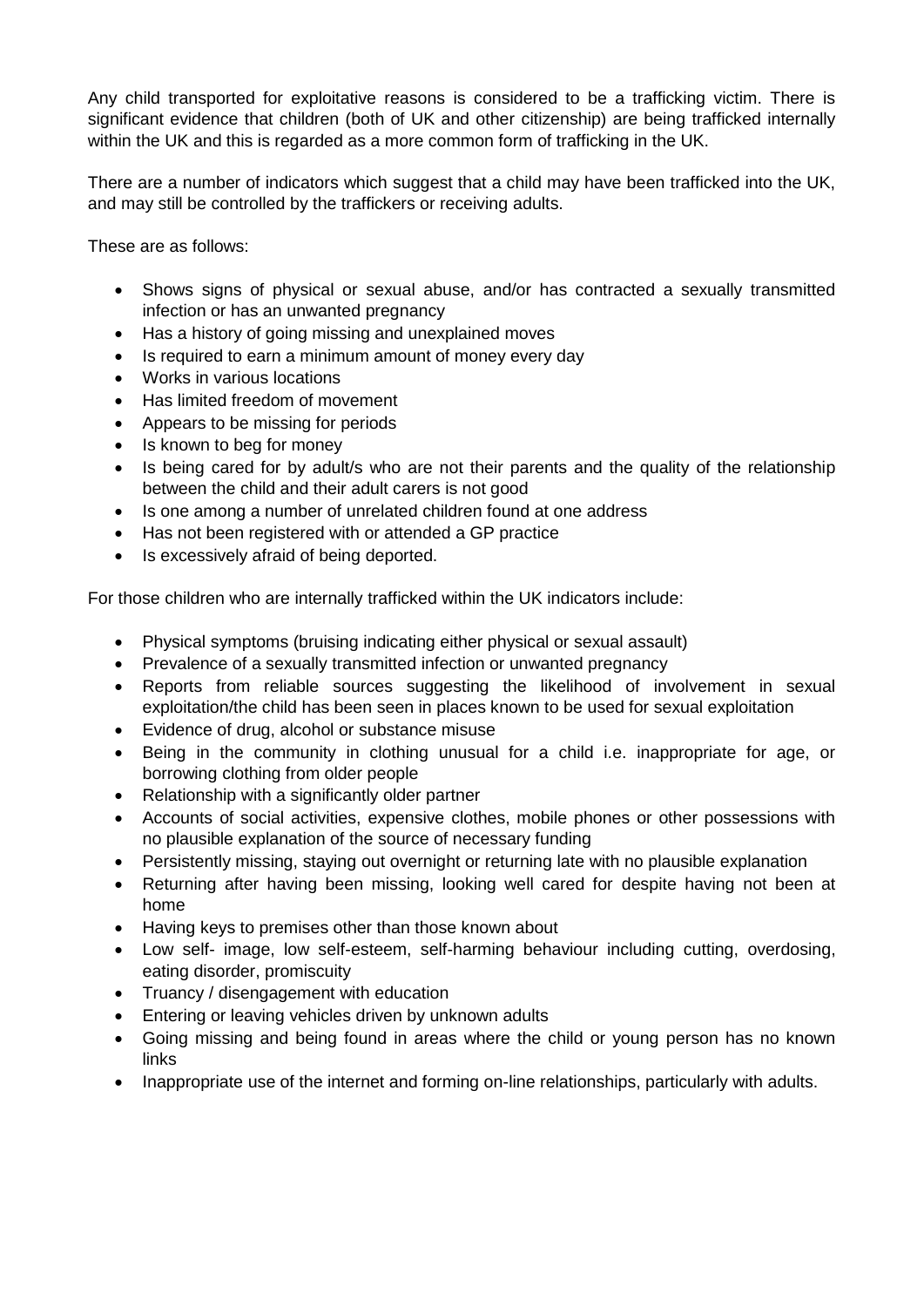These behaviours themselves do not indicate that a child is being trafficked but should be considered as indicators that this may be the case. When considering modern slavery, there is a perception that this is taking place overseas. Young people being forced to work in restaurants, nail bars, car washes and harvesting fruit, vegetables or other foods may have all been slaves 'hiding in plain sight' within the U.K and rescued from slavery. Other forms of slavery such as sex slaves or household slaves are more hidden but have also been rescued within the UK. If staff believe that a child is being trafficked or is a slave, this will be reported to the designated safeguarding lead for referral to be considered to children's social care. The government estimates that tens of thousands of slaves are in the UK today.

## **Sexual Violence and/or sexual harassment**

Schools should take all reports of sexual violence/harassment seriously.

Important considerations include:

- The wishes of the victims of how they want to proceed. Victims to be given as much control as possible over the investigation and support offered;
- The nature of the incident including whether a crime has been committed
- The ages of the children involved
- Developmental stages of the children involved
- Any power imbalance between the children
- If the alleged incident is a one off or sustained pattern of abuse
- Are there ongoing risks to the victim, other children, or school staff.
- Other related issues/wider context.

All adults should act in the best interests of the child. School will follow general safeguarding procedures set out in this policy. Immediate consideration will be giving as to how to best support and protect the victim and alleged perpetrator. Sexual violence and harassment should be highlighted as not acceptable and will not be tolerated. Especially important is not to pass off sexual violence/harassment as 'banter' or 'part of growing up'.

Where there has been a serious sexual assault, the alleged perpetrator should be removed from any classes they share with the victim. Including consideration as to how they travel between school and home. This is to reduce the distress for the child.

School will decide whether to manage the allegation internally (keeping written record of discussions and decisions), to refer for Early Help, refer to Social Care or report to the police depending on the severity of the incident (s). DSL's will contact MASH to discuss these options so that a joint decision is made.

#### **Special Educational Needs and Disabilities**

Children with SEND are particularly vulnerable to abuse, especially online. Therefore, it is essential that staff are given training on how to support these children by recognising this vulnerability and providing additional online safety support for the children.

Barriers can exist when recognising abuse and neglect in this group of children. These can include:

- Assumptions that indicators of possible abuse such as behaviour, mood and injury relate to the child's disability, without further exploration
- That they may be more prone to peer group isolation than others
- The potential to be disproportionally impacted by things like bullying, without outwardly showing signs
- Communication difficulties in overcoming these barriers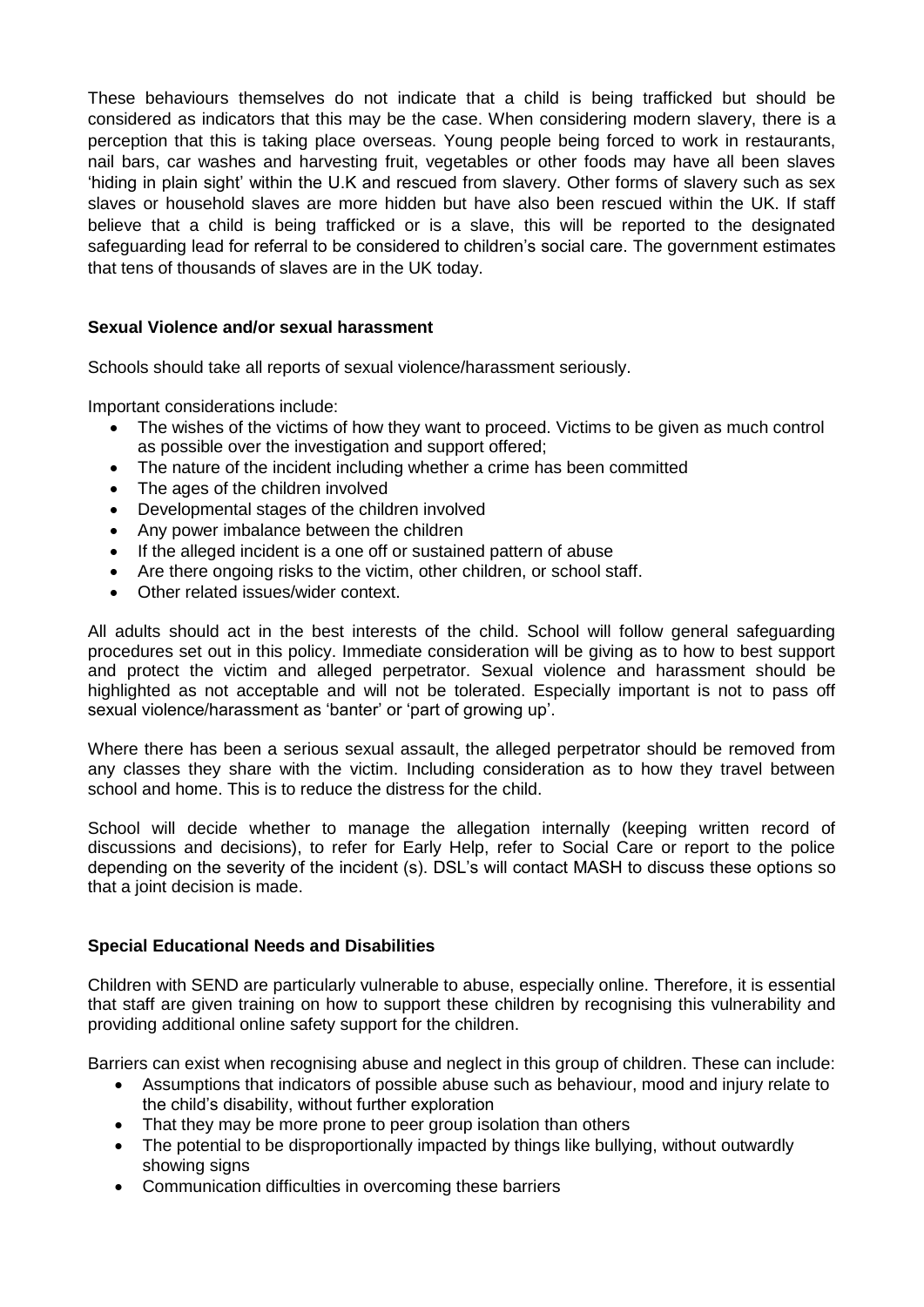Staff have an understanding that the child may find it more challenging to communicate when abuse has taken place and therefore should make particular note of non-verbal indicators of abuse previously mentioned.

#### **Suicide and self-harm**

**Suicide:** an act of deliberate self-harm which results in death.

**Self-harm:** self-poisoning or self-injury, irrespective of the apparent purpose of the act.

Self-harm is a coping mechanism which enables a person to express difficult emotions. Young people who hurt themselves often feel that physical pain is easier to deal with than the emotional pain they are experiencing. The behaviour only provides temporary relief and fails to deal with the underlying issues that a young person is facing. For some people, self-harm may last for a short time. For others, it can become a long-term problem. Some people self-harm, stop for a while, and return to it months, even years, later, in times of distress. Many young people self-harm where there is no suicidal intent. However, research shows that young people who self-harm can be at a higher risk of suicide.

Risk factors that indicate a child or young person may be at risk of taking actions to harm themselves or attempt suicide can cover a wide range of life events such as: bereavement, bullying, cyber bullying, mental health problems including eating disorders, family problems such as domestic violence, any form of abuse or conflict between the child and parents.

The most common forms of self-harm are:

- cutting
- biting self
- burning, scalding, branding
- picking at skin, reopening old wounds
- breaking bones, punching
- hair pulling
- head banging
- ingesting objects or toxic substances
- overdosing with a medicine

Self-harm is usually a secretive behaviour but signs may include:

- wearing long sleeves at inappropriate times
- spending more time in the bathroom
- unexplained cuts or bruises, burns or other injuries
- unexplained smell of Dettol, TCP, etc.
- low mood seems to be depressed or unhappy, low self-esteem, feelings of worthlessness
- any mood changes anger, sadness
- changes in eating or sleeping patterns
- losing friendships, spending more time by themselves and becoming more private or defensive
- withdrawal from activities that used to be enjoyed
- abuse of alcohol and or drugs

Medina Primary recognises that any pupil who self-harms or expresses thoughts about self-harm and/or suicide, must be taken seriously and appropriate help and intervention will be offered at the earliest point. Any member of staff who is made aware that a pupil has self-harmed, or is contemplating self-harm or suicide will record and report the matter to the DSL as soon as possible as with any other safeguarding concern.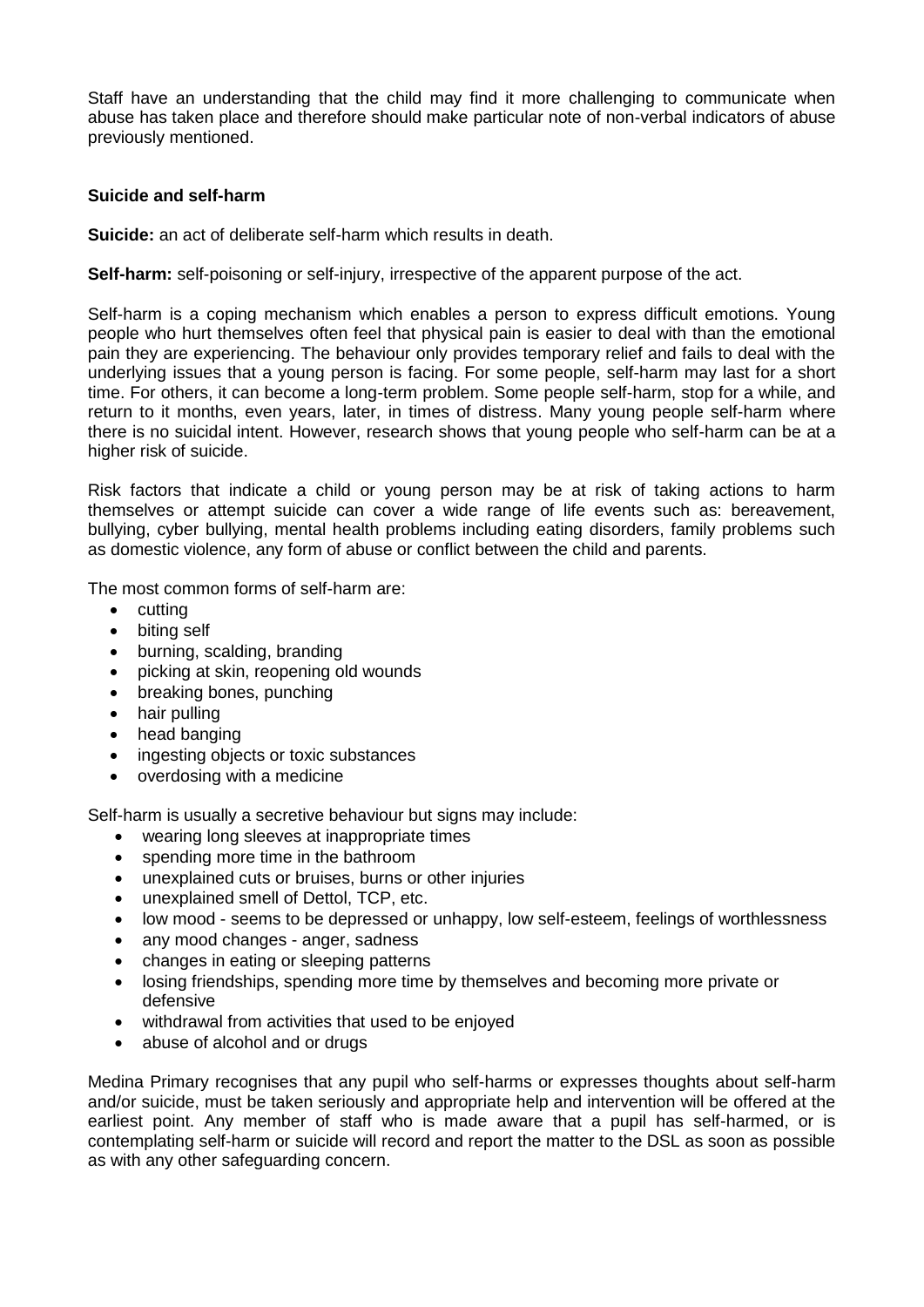## **Up-skirting**

Medina Primary will ensure that all staff and pupils are aware of the changes to the Voyeurism (Offences) Act 2019, which criminalise the act of 'up-skirting'. Criminal Prosecution Service (CPS) defines 'up skirting' as: "*the action of placing equipment such as a camera or mobile phone beneath a person's clothing to take a voyeuristic photograph without their permission. It is not only confined to victims wearing skirts or dresses and equally applies when men or women are wearing kilts, cassocks, shorts or trousers. It is often performed in crowded public places, for example on public transport or at music festivals, which can make it difficult to notice offenders."* 

Incidents of up skirting in the school will not be tolerated. Medina Primary will make decisions on a case-by-case basis, with the DSL (or a deputy) taking a leading role and using their professional judgment, supported by other agencies, such as children's social care and the police as required.

#### **Young Carers**

As many as 1 in 12 children and young people provide care for another person. This could be a parent, a relative or a sibling and for different reasons such as disability, chronic illness, mental health needs, or adults who are misusing drugs or alcohol. Pupils who provide care for another are Young Carers. These young people can miss out on opportunities, and the requirement to provide care can impact on school attendance or punctuality, limit time for homework, leisure activities and social time with friends. As a school we may refer a young carer to childrens social care for a carers assessment to be carried out. We will consider support that can be offered via the Portsmouth Young Carers service.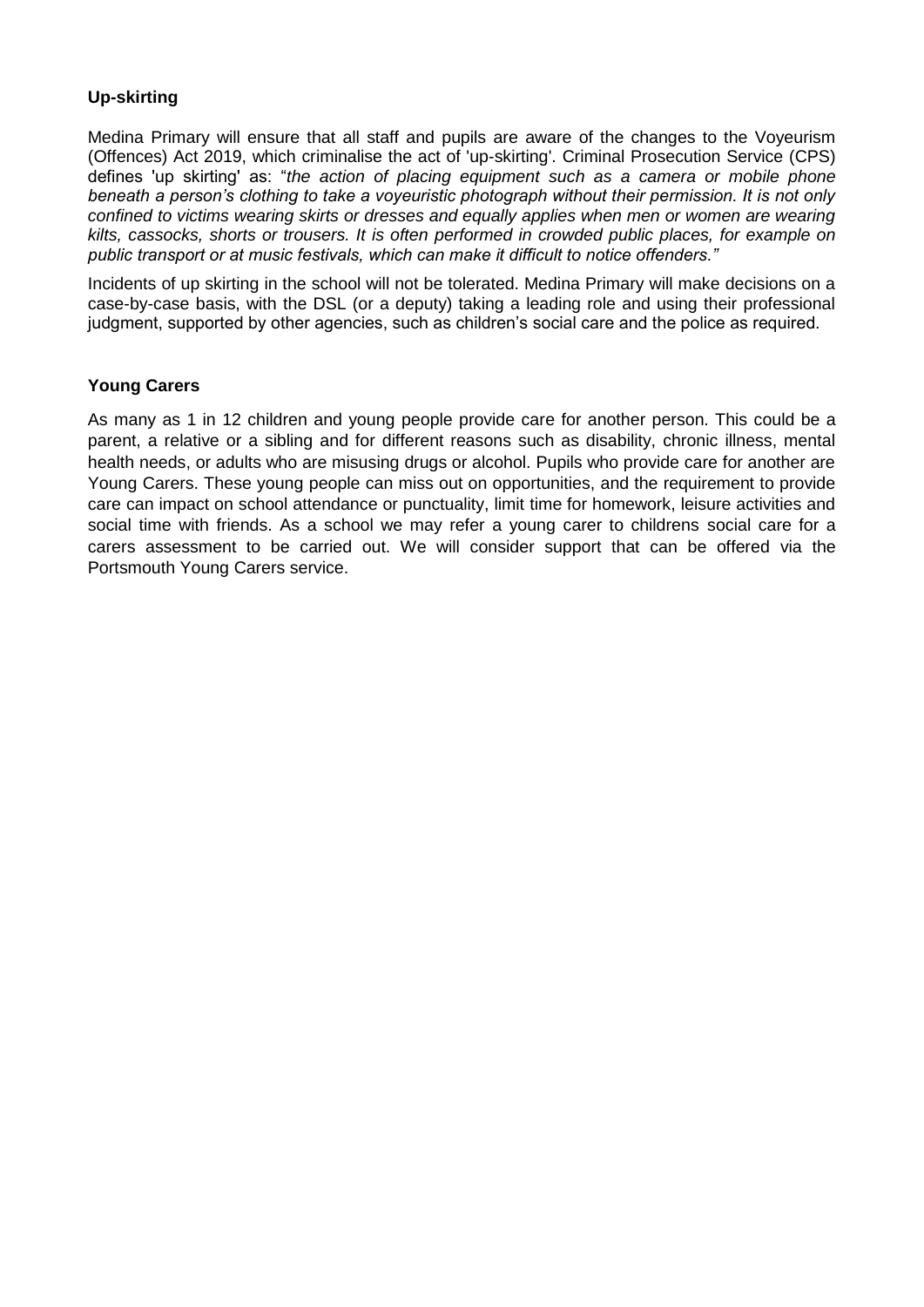#### **Brook sexual behaviours traffic light tool**

#### **Behaviours: age 0 to 5**

All green, amber and red behaviours require some form of attention and response. It is the level of intervention that will vary.

#### **What is a green behaviour?**

Green behaviours reflect safe and healthy sexual development. They are displayed between children or young people of similar age or developmental ability. They are reflective of natural curiosity, experimentation, consensual activities and positive choices

#### **What can you do?**

Green behaviours provide opportunities to give positive feedback and additional information.

#### **Green behaviours**

- holding or playing with own genitals
- attempting to touch or curiosity about other children's genitals
- attempting to touch or curiosity about breasts, bottoms or genitals of adults
- games e.g. mummies and daddies, doctors and nurses
- enjoying nakedness
- interest in body parts and what they do
- curiosity about the differences between boys and girl

#### **What is an amber behaviour?**

Amber behaviours have the potential to be outside of safe and healthy behaviour. They may be of potential concern due to age, or developmental differences. A potential concern due to the activity type, frequency, duration or context in which they occur.

#### **What can you do?**

Amber behaviours signal the need to take notice and gather information to assess the appropriate action.

#### **Amber behaviours**

- preoccupation with adult sexual behaviour
- pulling other children's pants down/skirts up/trousers down against their will
- talking about recruit,using adult slang
- preoccupation with touching the genitals of other people
- following others into toilets or changing rooms to look at them or touch them
- talking about sexual activities seen on TV/online

#### **What is a red behaviour?**

Red behaviours are outside of safe and healthy behaviour. They may be excessive, secretive, compulsive, coercive, degrading or threatening and involving significant age, developmental, or power differences. They may pose a concern due to the activity type, frequency, duration or the context in which they occur

#### **What can you do?**

Red behaviours indicate a need for immediate intervention and action.

#### **Red behaviours**

- persistently touching the genitals of other children
- persistent attempts to touch the genitals of adults
- simulation of sexual activity in play
- sexual behaviour between young children involving penetration with objects
- forcing other children to engage in sexual play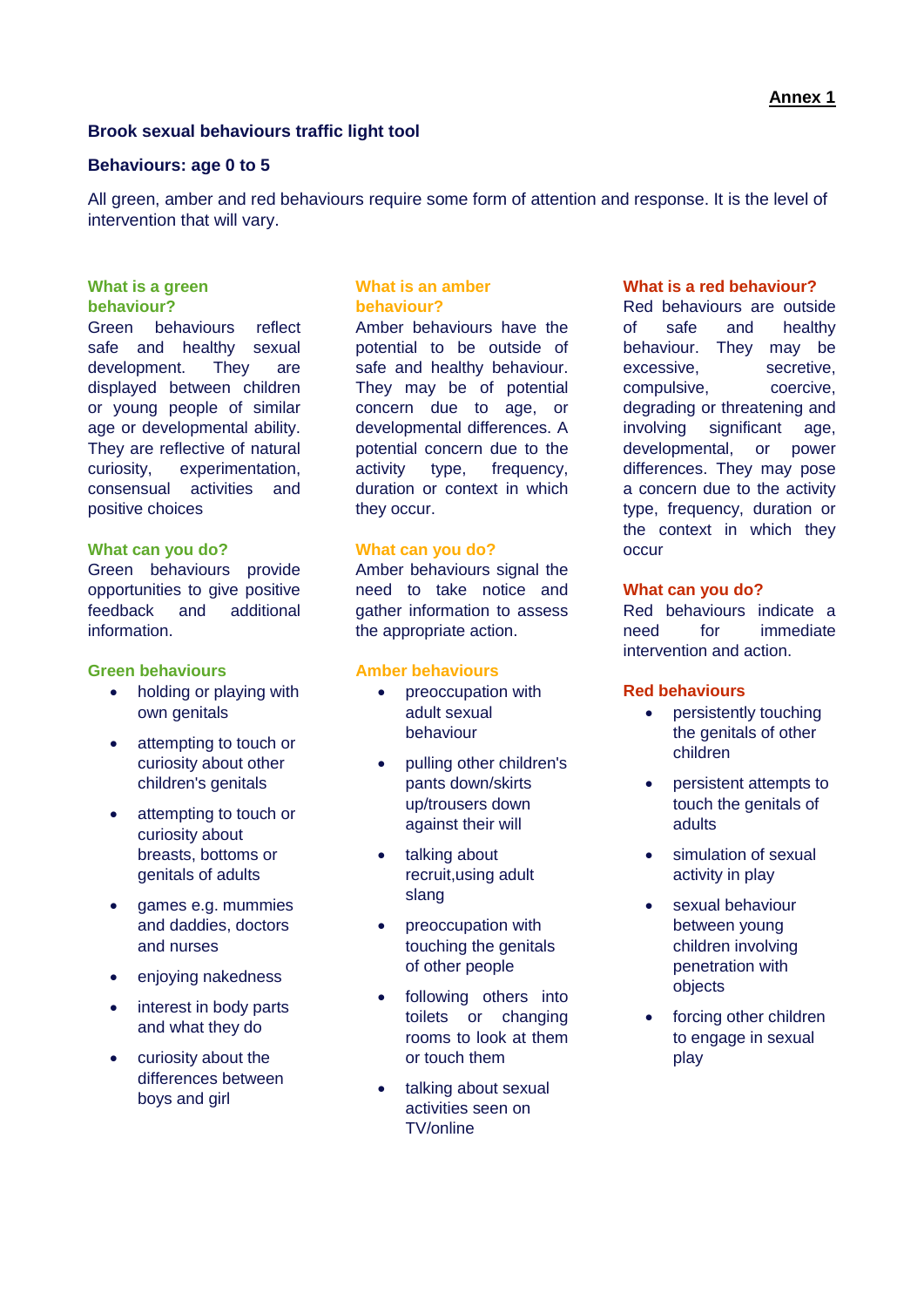#### **Behaviours: age 5 to 9 and 9 to 13**

All green, amber and red behaviours require some form of attention and response. It is the level of intervention that will vary.

#### **What is a green behaviour?**

Green behaviours reflect safe and healthy sexual development. They are displayed between children or young people of similar age or developmental ability and reflective of natural curiosity, experimentation, consensual activities and positive choices

#### **What can you do?**

Green behaviours provide opportunities to give positive feedback and additional information.

#### **Green behaviours 5-9**

- feeling and touching own genitals
- curiosity about other children's genitals
- curiosity about sex and relationships, e.g. differences between boys and girls, how sex happens, where babies come from, same-sex relationships
- sense of privacy about bodies
- telling stories or asking questions using swear and slang words for parts of the body

#### **Green behaviours 9-13**

- solitary masturbation
- use of sexual language including swear and slang words
- having girl/boyfriends who are of the same, opposite or any gender
- $\bullet$  interest in popular culture, e.g. fashion, music, media, online games, chatting online
- need for privacy
- consensual kissing, hugging, holding hands with peers

#### **What is an amber behaviour?**

Amber behaviours have the potential to be outside of safe and healthy behaviour. They may be of potential concern due to age, or developmental differences. A potential concern due to the activity type, frequency, duration or context in which they occur.

#### **What can you do?**

Amber behaviours signal the need to take notice and gather information to assess the appropriate action.

#### **Amber behaviours 5-9**

- questions about sexual activity which persist or are repeated frequently, despite an answer having been given
- sexual bullying face to face or through texts or online messaging
- engaging in mutual masturbation
- persistent sexual images and ideas in talk, play and art
- use of adult slang language to discuss sex

#### **Amber behaviours 9-13**

- uncharacteristic and riskrelated behaviour, e.g. sudden and/or provocative changes in dress, withdrawal from friends, mixing with new or older people, having more or less money than usual, going missing
- verbal, physical or cyber/virtual sexual bullying involving sexual aggression
- LGBT (lesbian, gay, bisexual, transgender) targeted bullying
- exhibitionism, e.g. flashing or mooning
- giving out contact details online
- viewing pornographic material
- worrying about being pregnant or having STIs

#### **What is a red behaviour?**

Red behaviours are outside of safe and healthy behaviour. They may be excessive, secretive, compulsive, coercive, degrading or threatening and involving significant age, developmental, or power differences. They may pose a concern due to the activity type, frequency, duration or the context in which they occur

#### **What can you do?**

Red behaviours indicate a need for immediate intervention and action.

#### **Red behaviours 5-9**

- sexual activities
- frequent masturbation in front of others
- sexual behaviour engaging significantly younger or less able children
- forcing other children to take part in sexual activities.
- simulation of oral or penetrative sex
- sourcing pornographic material online

#### **Red behaviours 9-13**

- exposing genitals or masturbating in public
- distributing naked or sexually provocative images of self or others
- sexually explicit talk with younger children
- sexual harassment
- arranging to meet with an online acquaintance in secret
- genital injury to self or others
- forcing other children of same age, younger or less able to take part in sexual activities
- sexual activity e.g. oral sex or intercourse
- presence of sexually transmitted infection (STI)
- evidence of pregnancy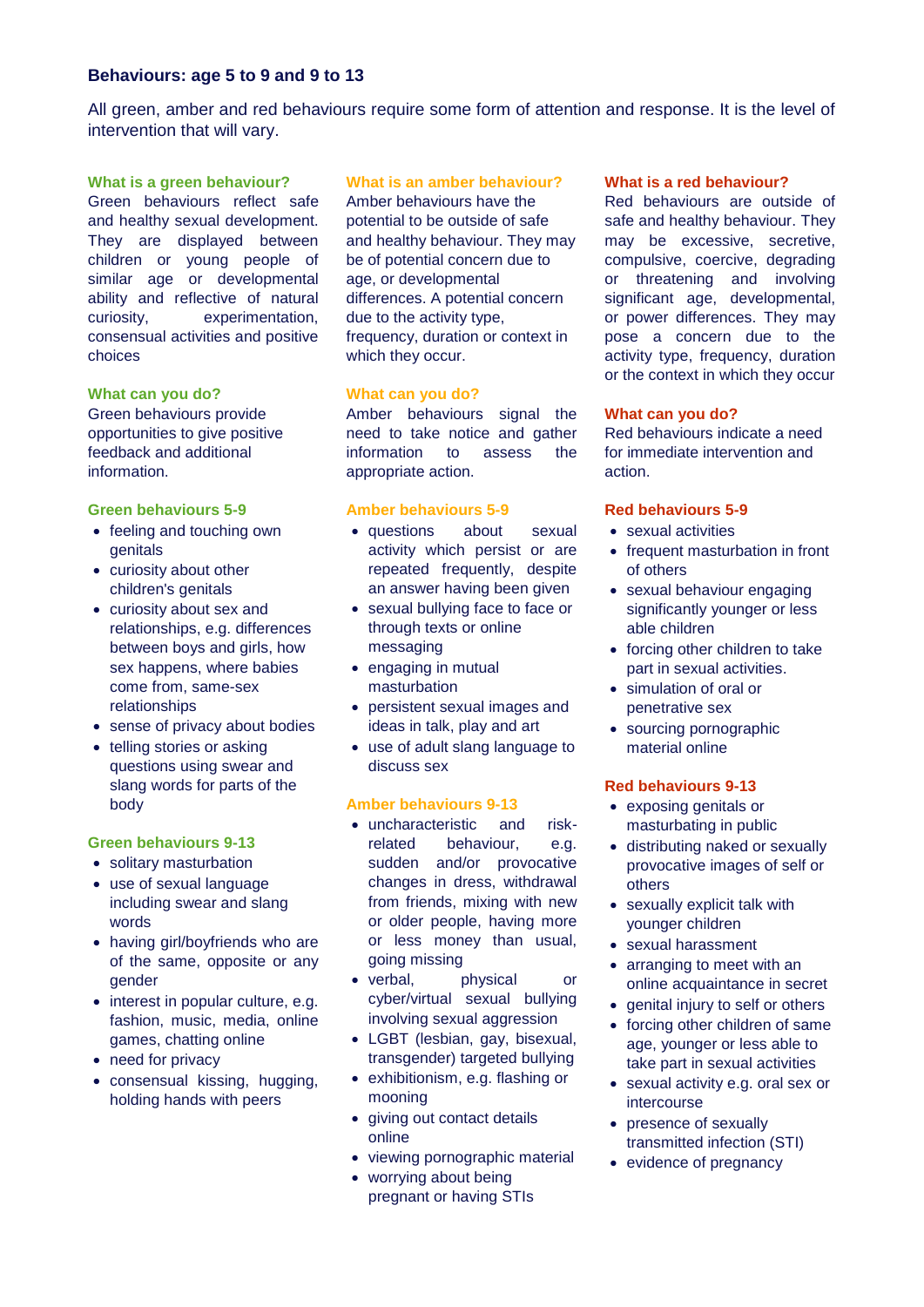# **Useful Websites**

#### **Abuse**

<https://www.gov.uk/government/publications/what-to-do-if-youre-worried-a-child-is-being-abused--2> <https://www.gov.uk/domestic-violence-and-abuse>

[https://www.gov.uk/government/publications/national-action-plan-to-tackle-child-abuse-linked-to](https://www.gov.uk/government/publications/national-action-plan-to-tackle-child-abuse-linked-to-faith-or-belief)[faith-or-belief](https://www.gov.uk/government/publications/national-action-plan-to-tackle-child-abuse-linked-to-faith-or-belief)

<https://www.disrespectnobody.co.uk/relationship-abuse/what-is-relationship-abuse/>

## **Bullying**

<https://www.gov.uk/government/publications/preventing-and-tackling-bullying>

## **Children missing from education, home or care**

<https://www.gov.uk/government/publications/children-missing-education> [https://www.gov.uk/government/publications/children-who-run-away-or-go-missing-from-home-or](https://www.gov.uk/government/publications/children-who-run-away-or-go-missing-from-home-or-care)[care](https://www.gov.uk/government/publications/children-who-run-away-or-go-missing-from-home-or-care) <https://www.gov.uk/government/publications/missing-children-and-adults-strategy>

## **Children with family members in prison**

<https://www.nicco.org.uk/>

## **Child Exploitation**

[https://www.gov.uk/government/publications/safeguarding-children-who-may-have-been-trafficked](https://www.gov.uk/government/publications/safeguarding-children-who-may-have-been-trafficked-practice-guidance)[practice-guidance](https://www.gov.uk/government/publications/safeguarding-children-who-may-have-been-trafficked-practice-guidance)

## **Drugs**

<https://www.gov.uk/government/publications/drugs-advice-for-schools> <http://www.talktofrank.com/> <http://mentor-adepis.org/>

## **FGM**

<https://www.gov.uk/government/collections/female-genital-mutilation> [https://www.gov.uk/government/publications/multi-agency-statutory-guidance-on-female-genital](https://www.gov.uk/government/publications/multi-agency-statutory-guidance-on-female-genital-mutilation)**[mutilation](https://www.gov.uk/government/publications/multi-agency-statutory-guidance-on-female-genital-mutilation)** 

## **Fostering**

**<https://www.gov.uk/government/publications/children-act-1989-private-fostering>**

## **Health and Well-being**

[https://www.gov.uk/government/publications/safeguarding-children-in-whom-illness-is-fabricated](https://www.gov.uk/government/publications/safeguarding-children-in-whom-illness-is-fabricated-or-induced)[or-induced](https://www.gov.uk/government/publications/safeguarding-children-in-whom-illness-is-fabricated-or-induced)